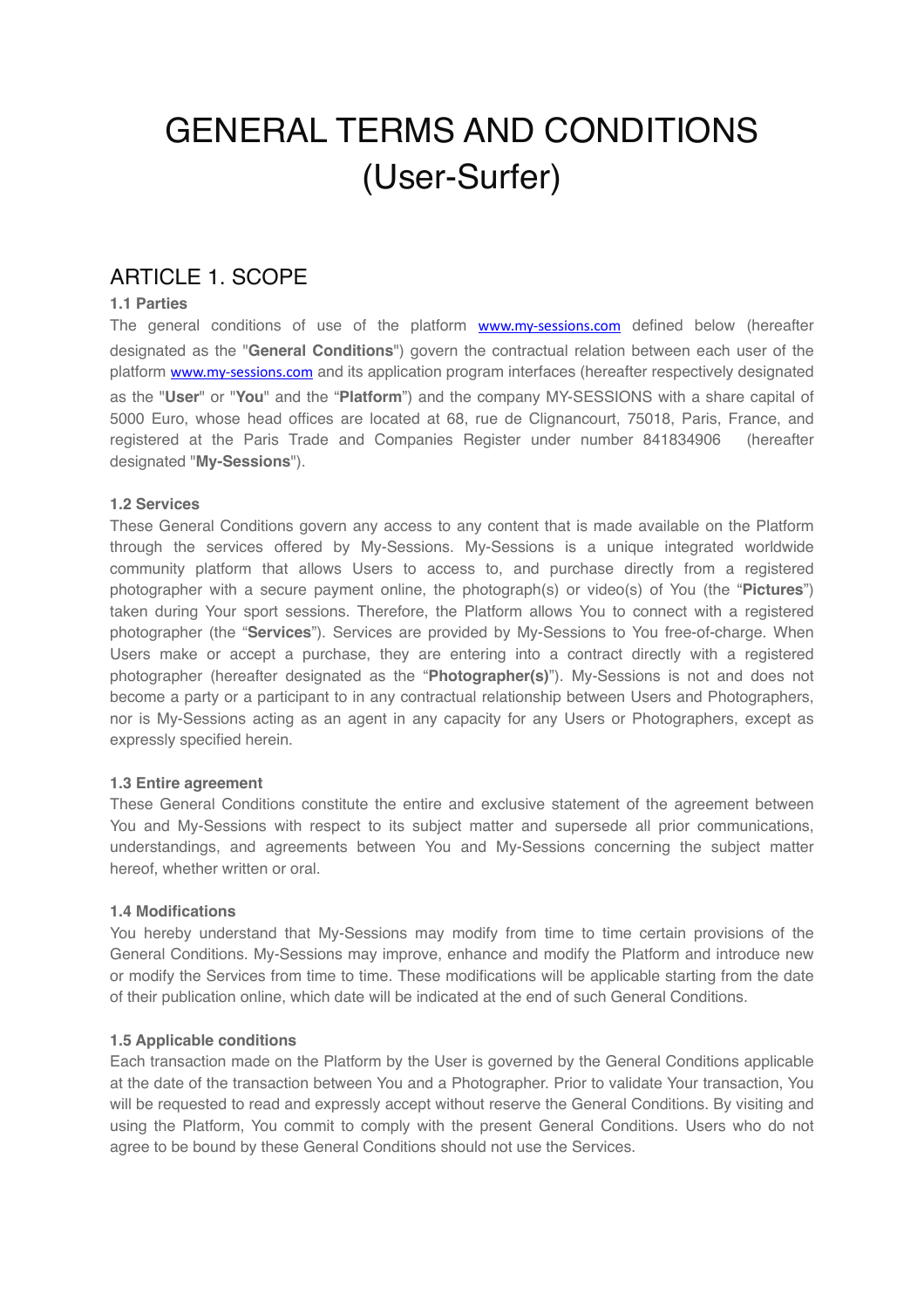# ARTICLE 2. USE OF THE PLATFORM

### **2.1 Languages**

The Platform is available in the English and French languages.

#### **2.2 Age requirement**

In order to visit or use the Platform, and make an order on the Platform, You must be at least 18 years old, and be legally competent to contract. By accepting these General Conditions, You acknowledge that You are at least 18 years old and have the right to contract.

### **2.3 Interruption**

You acknowledge that Your access to and use of the Platform may be interrupted from time to time as a result of scheduled maintenance or support operations necessary for the proper functioning of the Platform, the security or integrity of the servers or any other reason within or beyond the control of My-Sessions. My-Sessions reserves the right to suspend the availability of the Platform and therefore to restrict Your access to parts of or all of the Platform and/or remove any content at any time at its sole discretion and without prior notice.

### **2.4 Creation of a User account and closure**

As a condition to using the Platform and having access to the Pictures of Your sport sessions, You are first required to create a user account (Your **"User Account**") by selecting a password and a username, and providing registration information including a face picture of You, either with Your webcam or by uploading Your portrait (focused on Your face). The face picture You are required to provide must be a recent picture of You. You hereby understand that You will be able to access Pictures of You only to the extent that You have uploaded an authentic picture of You pursuant to the process defined above. The face recognition provides an intuitive identification of any Pictures taken by Photographers where You appear during Your sport session. When creating a User Account, You explicitly authorize My-Sessions to send You notifications (on the Platform or *via* e-mail) of any Pictures of You that are uploaded by Photographers.

You can unsubscribe to Services provided by My-Sessions simply by clicking on the option "Unsubscribe" in Your User Account. In the event of inactivity for a continuous period of three (3) years from Your last connection, My-Sessions reserves the right to disable Your Account within three (3) months following the notification sent to Your email and no reply was given.

Upon closure of Your account, any and all content and information stored on Your Account will be erased by My-Sessions, in accordance with the provisions of the Regulation (EU) 2016/679 of the European Parliament and the Council of 27 April 2016 on the protection of individuals from the processing of personal data and the free flow of personal data.

You expressly acknowledge that My-Sessions' liability cannot be sought in any way for any loss or alteration of content or information stored on Your account, which occurred after the deactivation of Your account, regardless of the cause.

You may also use Your Facebook or Google account to use the Services on the Platform, and share the purchased Pictures using Your Facebook or Google account. Accepting My-Sessions' application through Your Facebook or Google account automatically creates a User Account and opens a session. The e-mail address registered by My-Sessions is the one linked to Your Facebook or Google account.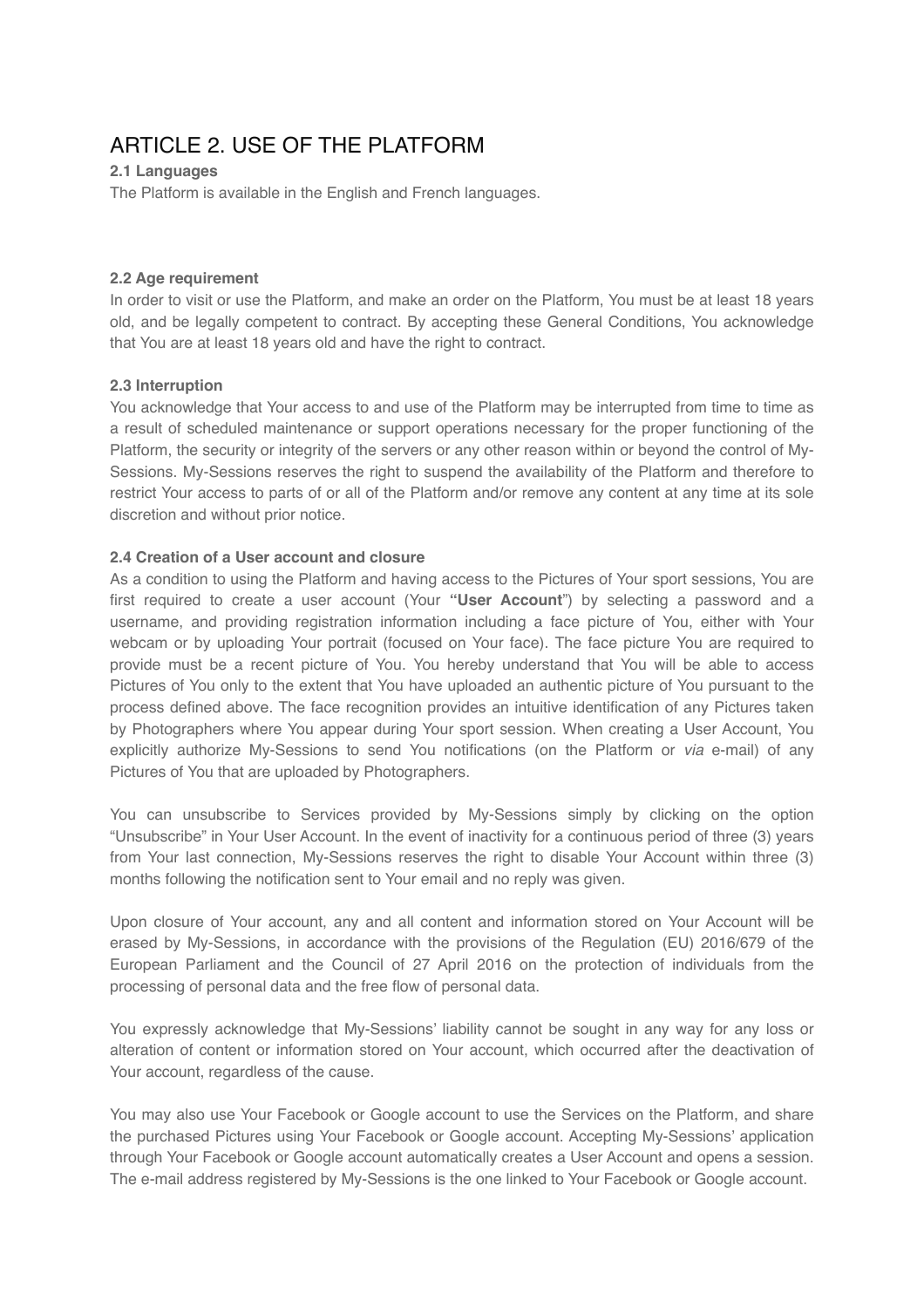You understand and acknowledge that Your User Account is strictly personal. You are solely responsible for maintaining the confidentiality of Your password and for any access to the Platform *via* Your User Account. In the event of loss, theft or unauthorised use of the identifiers, please notify My-Sessions immediately and proceed to the change of Your password as soon as possible.

#### **2.5 Your rights and obligations**

By creating Your User Account, You grant My-Sessions a non-exclusive, transferable, sub-licensable, royalty-free, revocable and worldwide license to upload, host, use, distribute, run, copy, reproduce or electronically display any and all Pictures of You taken by a Photographer during Your sport session, on the Platform or any other media for the purpose of enabling You to acquire such Pictures of You. My-Sessions is very respectful of the privacy rights of its Users and will not use any Pictures of You without Your prior written consent. Therefore, My-Sessions may, from time to time, expressly request You (on the Platform or *via* e-mail for example) the rights to use, reproduce and electronically display on the Platform or any other digital media the Pictures of You that are uploaded or that You are sharing on the social medias for the purpose of advertising the Services provided on the Platform, with an authorization to sublicense the above rights to a Sport Camp in connection with the promotion of the Services provided on the Platform solely. My Sessions will not use any Pictures of You for commercial purposes. In that case, You acknowledge and consent that such authorizations will be granted, on a worldwide, royalty free basis and without any compensation of any kind to You.

You can terminate this license at any time upon a written notification to My-Sessions, pursuant to Article 4 of these General Conditions. Notwithstanding the above, You understand that, for technical reasons, deleted Pictures may be preserved for a limited period of time in backup copies. In addition, You understand and acknowledge that Pictures that You remove from the Platform may continue to appear if You have shared them *via* Your Facebook or Google account and if they have not been deleted.

Your Pictures will be accessible only by You on the Platform, unless You decide on your own to share Your Pictures on the social medias and except for the aforementioned rights You granted to My-Sessions.

You hereby waive any right that You may have to monetary compensation, or to inspect or approve any of the Pictures, or the advertising or other expressly authorized uses made of the Pictures.

You commit not to use the Platform for any purpose that is unlawful or not contemplated by these General Conditions. My-Sessions reserves the right to suspend or close, in appropriate circumstances, any User Account who repeatedly infringe the terms of these General Conditions.

When registering Your User Account, You commit to provide complete and accurate information. You are responsible for paying any fees that you owe to a Photographer and You acknowledge that Your order may be refused or cancelled if You have not paid a previous order, for any reason whatsoever, or if your payment is rejected.

Without prejudice to the intellectual property rights of My-Sessions or the Photographers, You may share and upload the Pictures You have purchased directly on Your other social media accounts (incl. Facebook, Instagram, Snapchat, Twitter). Your use of these social medias will be governed by and subject to the terms and conditions and privacy policies of such social medias. You understand and agree that My-Sessions does not endorse and is not responsible or liable for the behavior, features, or content of any such social media. You hereby understand and acknowledge that You cannot post any content of any kind on the Platform.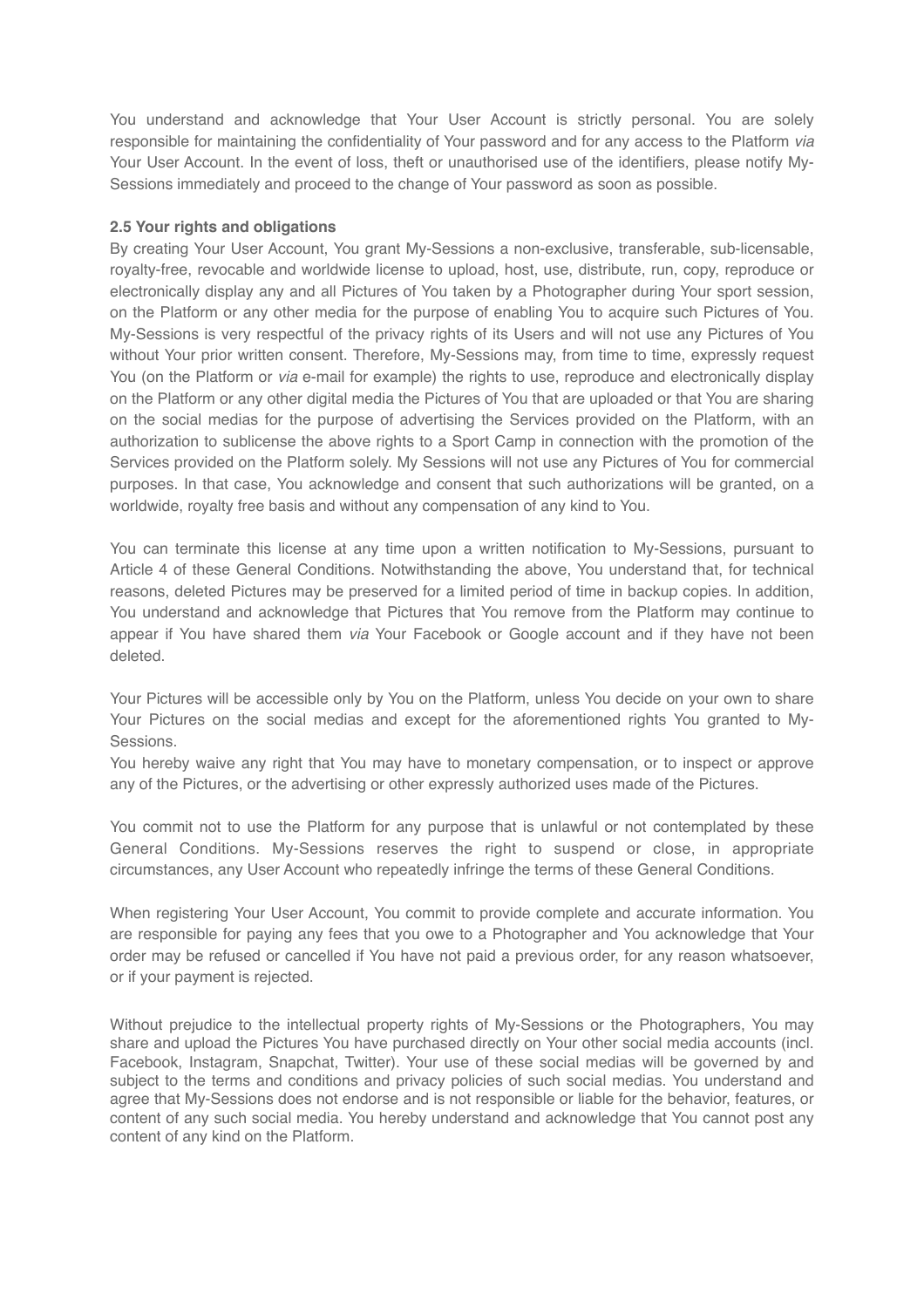Once You have completed an order and downloaded the Pictures You have bought, You will have the possibility to leave a comment on the Photographer's website, Facebook page or blog. The comment You will leave on the Photographer shall be related to the Picture(s) only and You acknowledge that it is absolutely forbidden to publish on the Platform and on the Photographer's website, Facebook page or blog any content that is violent, sexual explicit, pornographic, or related to political or religious matters and or not aligned with the subject matter of the Platform and My-Sessions' mission.

My-Sessions may from time to time offer trials to You for a limited period. My-Sessions reserves the right, to the extent permitted by the applicable law, to withdraw or to modify a trial at any time without prior notice and with no liability.

### ARTICLE 3. PLACING ORDERS

### **3.1 Pictures sold by Photographers on the Platform**

The products sold on the Platform are the Pictures that have been made by a Photographer during Your sport session.

Once You register Yourself through Your User Account, the face recognition will detect and match Your face with the Picture(s) where You appear during Your sport session, and You will receive notifications that will inform You that a pack of Pictures of You is available on the Platform. The pack contains several Pictures of You taken by a same Photographer at the same location during one sport session, being understood that a sport session performed on the morning, then another one on the afternoon may be deemed as two sport sessions subject to separate packs of Pictures.

You may only access to a pack of Pictures of Yourself, within three (3) months from the date they have been uploaded by the Photographer(s) on the Platform. From Your first access to a pack of Pictures in the Platform within the above time frame, You will then have fifteen (15) days to purchase said pack of Pictures.

You are free and responsible for choosing the ones You wish to save. The Pictures are offered in one or several formats and mountings.

The prices of the pack of Pictures is indicated in Euro, including taxes and any shipping fees. The Pictures shall be paid in Euro. You understand and agree that Photographers are solely responsible for setting forth the price list applicable at the moment of Your order.

My-Sessions may offer You a discount that would be applicable after Your first purchase, depending on the quantity of any subsequent packs of Pictures within a limited period. As the case may be, any discount policy will be available on the Platform or notified to You by email.

Upon receipt of a purchase confirmation from My-Sessions, a legally binding agreement is formed between You and a Photographer, subject to any additional terms and conditions of the Photographer that may apply, including in particular the applicable cancellation policy and any other conditions and restrictions. My-Sessions will collect on behalf of Photographer the total fees at the time of the confirmed order or upon the Photographer's confirmation pursuant to the payment terms below. Each User acknowledges and agrees that, notwithstanding the fact that My-Sessions is not a party to the agreement between You and a Photographer, My-Sessions acts as the Photographer's payment collection agent for the limited purpose of accepting payments from You on behalf of the Photographer.

You understand and agree that the Pictures are the physical property of the Photographers until the complete payment of the applicable prices.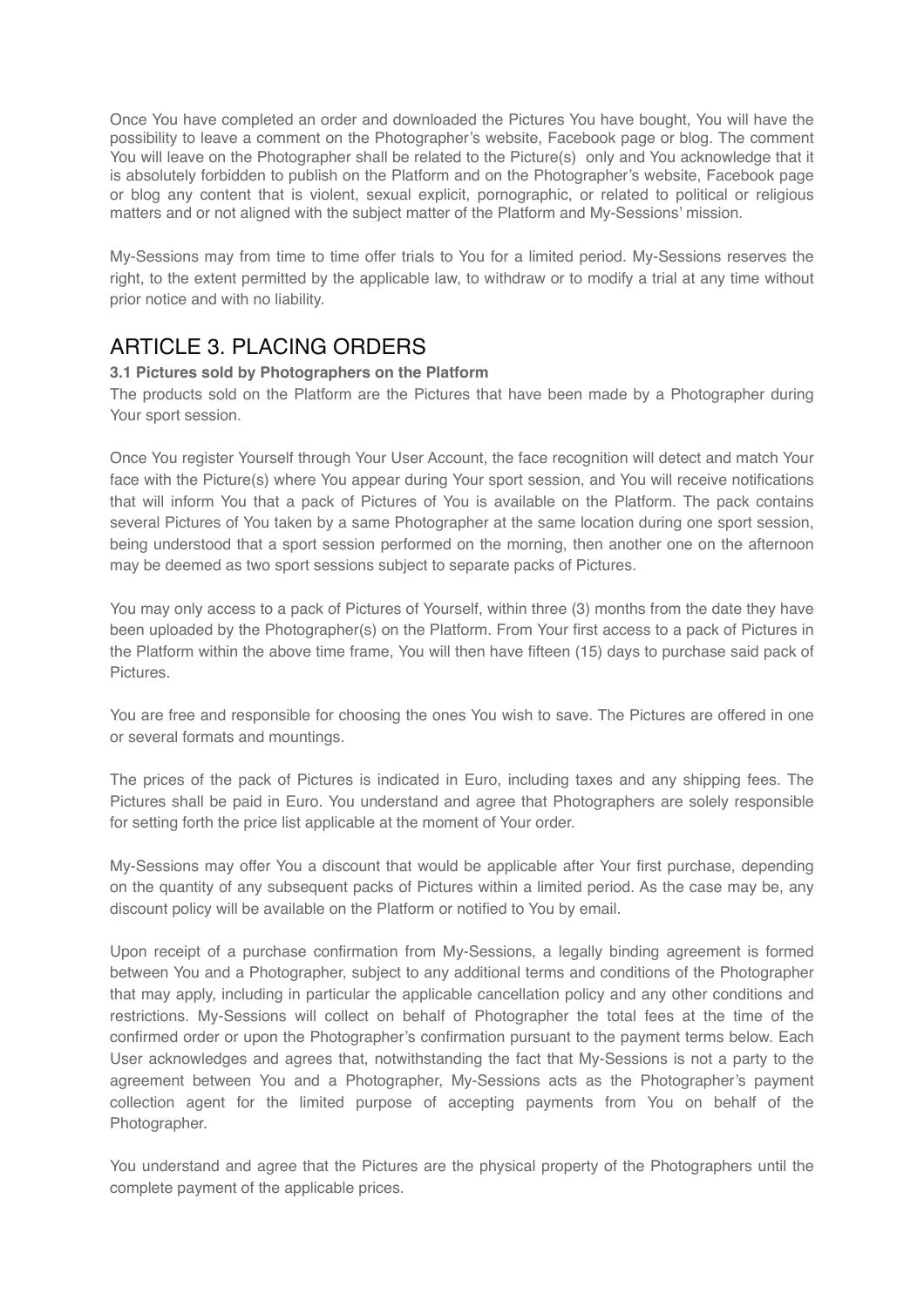#### **3.2 How to make an order?**

For making an order, You will need to complete the following steps:

**a)** Identification or, in the case You do not have a User Account at the time of the order, a webpage where You can create a User Account.

**b)** Consultation of the webpage including the Pictures and any information thereof (incl. the price set forth by the Photographer, the place where the Pictures were taken). On this screen You can choose a pack of Pictures, in the support among those available for these Pictures. You must click on « Add to shopping cart » in order to add these Pictures to Your shopping cart.

**c)** Review of the pack of Pictures.

**d)** Page that summarizes Your order and includes information related to the different available payment schemes. On this page, You can choose Your payment schemes according to the payment terms set forth below and to verify the different elements constituting Your order (articles, quantity, mode of delivery, total price). You must ensure that all these elements are in conformity with Your order. Because of the links on this screen, You have the possibility to modify Your order.

**e)** You must afterwards accept the General Conditions and the Privacy Policy prior to complete the payment. The General Conditions are available for reading and for printing through the link « General Terms and Conditions ». By checking the box prior to each order, You expressly accept these General Conditions.

**f)** Prior to finalizing Your order, My-Sessions may request You the rights to use, reproduce, electronically display and distribute on the Platform or any other media the pack of the Pictures You are buying for the purpose of advertising the Services provided on the Platform, with an authorization to sublicense the above rights to a Sport Camp in connection with ads, offers, and other sponsored content that My-Sessions may display across the Platform. In that case, You consent that such authorizations will be granted on a worldwide basis, without any compensation of any kind to You.

**g)** You pay for Your order by the payment scheme You have chosen.

**h)** The contract between You and the Photographer is concluded upon the confirmation of Your payment.

- i) The Platform sends You a confirmation of Your order by e-mail shortly after the confirmation of Your payment. The time it takes to receive confirmation may depend upon the payment method You select and the payment method provider's processing schedule. My-Sessions may delay or cancel any payment for purposes of preventing unlawful activity or fraud, risk assessment, security, or investigation. Once the payment transaction is confirmed and successfully completed by My-Sessions' financial services partner or Your bank, My-Sessions will proceed to the transfer of Your payment to the Photographer's registered bank account.
- k) The details of Your order will be available on Your User Account.

#### **3.3 Methods of payment and Security of payments**

Payment is made via the secure system of payment MangoPay or any other payment schemes that My-Sessions will make available on the Platform.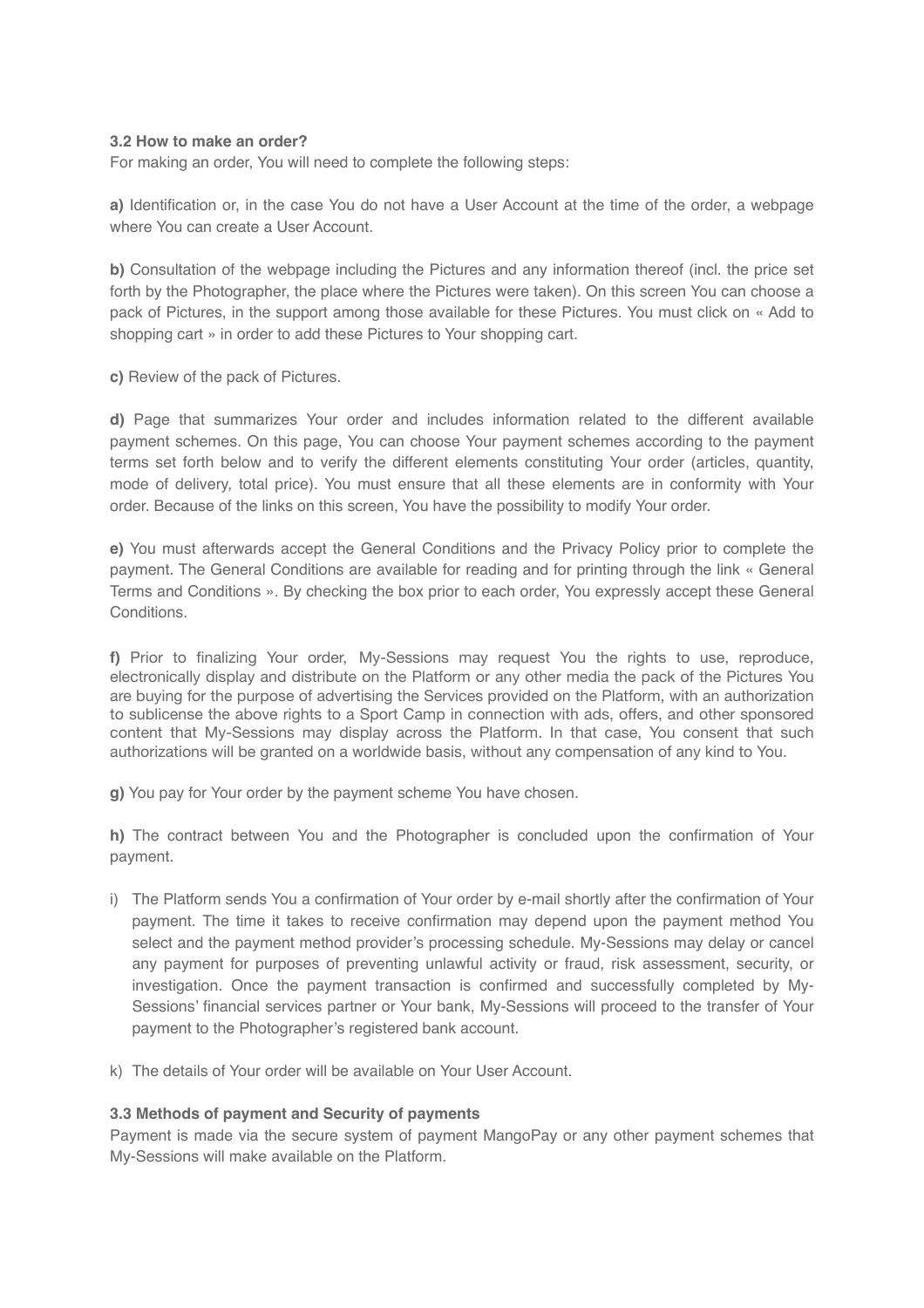You are requested to review the general terms and conditions of MangoPay that You can read here: [https://www.mangopay.com/terms/PSP/PSP\\_MANGOPAY\\_EN.pdf](https://www.mangopay.com/terms/PSP/PSP_MANGOPAY_EN.pdf)

You are hereby informed that You must accept Mangopay's terms and conditions in order to finalize Your order on the Platform.

My-Sessions does not store any of Your banking data.

You hereby understand that My-Sessions shall not be responsible for any damages caused by MangoPay. The bank information of the User is encrypted (SSL technology, Secure Socket Layer). Your bank information (number of card, expiration date, etc.) is not communicated to My-Sessions or the Photographer. You are solely responsible for the accuracy and completeness of Your payment and bank information. My-Sessions is not responsible for any loss suffered by You as a result of incorrect payment or bank information provided by You.

### **3.4 Proof of payment**

The information registered by the Platform and its payment system constitutes the evidence of the transaction completed between Photographers and the Users.

### **3.5 Delivery of Your order**

You are able to download Your Pictures at any time from the purchase date.

### **3.6 Right of revocation**

Pursuant to Article L.121-21-8 of French Consumer Code, You consent that You cannot cancel Your order for the supply of any content if the delivery/downloading has started upon Your request and acknowledgement that You thereby lose your cancellation right.

### **3.7 Refunds**

If technical problems prevent or unreasonably delay delivery of Pictures, Your exclusive and sole remedy is the refund of the price paid for the order. From time to time, on behalf of Photographer, My-Sessions may refuse a refund request if My-Sessions finds evidence of fraud, refund abuse or other manipulative behaviour that entitles My-Sessions to a corresponding counterclaim.

### ARTICLE 4. CUSTOMER SERVICE AND CLAIMS

For any information or question related to the use of or access to the Services available on the Platform, You can contact our customer service by email at [support@my-sessions.com](mailto:support@my-sessions.com). To the extent feasible, we will be happy to give all the information that You wish about Your Pictures and Your order.

### ARTICLE 5. FORCE MAJEURE

My-Sessions shall be released from any obligation and shall not be held liable for any damages or remedies in the event of force majeure as defined by the French Civil Code.

The following events are expressly considered as being events of force majeure or fortuitous events, other than those generally agreed by the French Courts: any failure by the energy supplier leading to an interruption of energy supply, any failure of the communication networks that My-Sessions and/or its hosting service providers depend upon, and/or any failure of their replacement networks.

### ARTICLE 6. PROTECTION OF PERSONAL DATA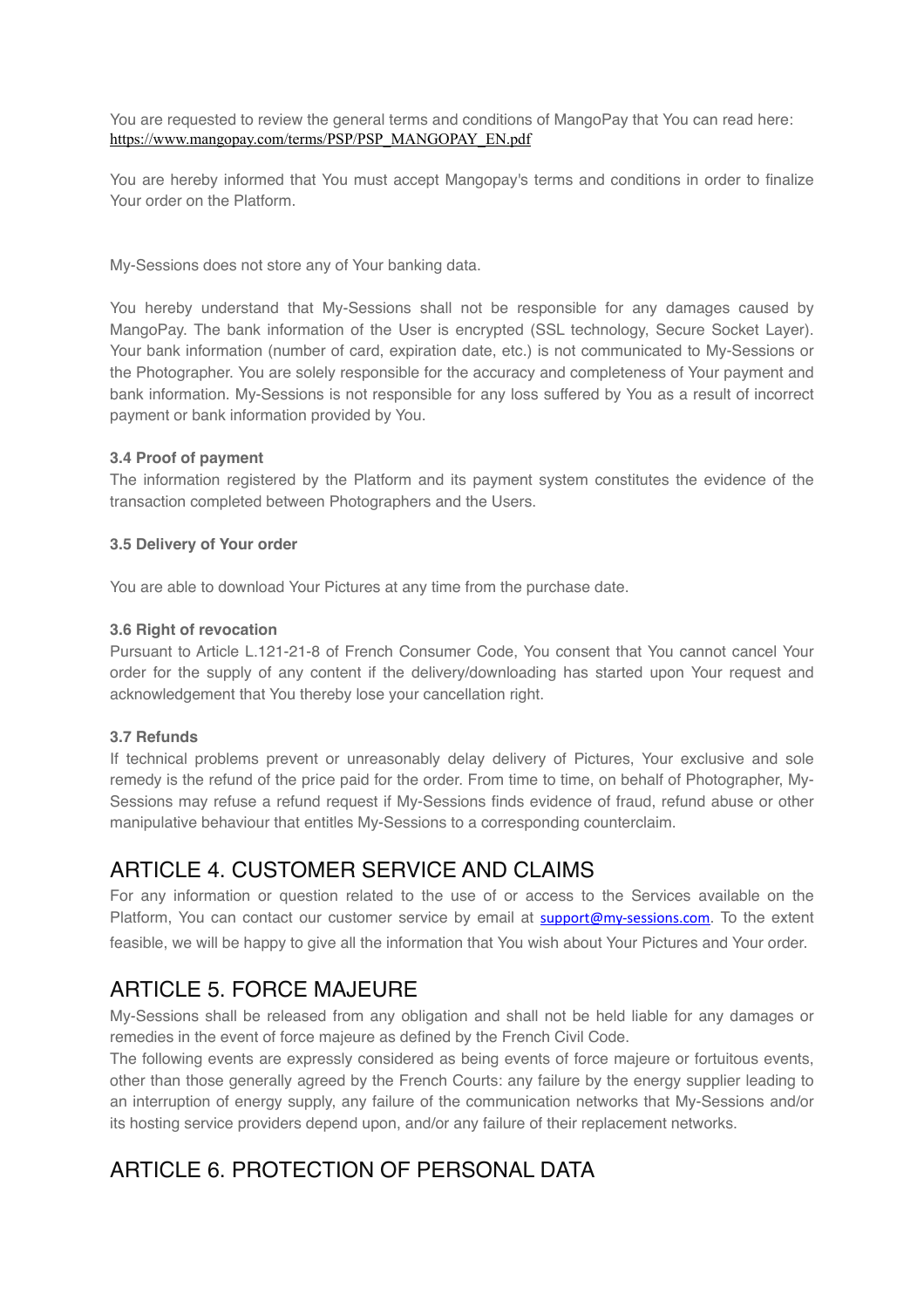My-Sessions processes some of Your personal data for the Purposes of providing the Services. Such personal data are processed in accordance with the Privacy Policy available at  $[https://my$ [sessions.com/privacy.pdf](https://my-sessions.com/privacy.pdf)] which You are required to review and accept prior to the finalization of any transaction.

### ARTICLE 7. WARRANTIES AND LIABILITIES

My-Sessions uses reasonable efforts to provide correct and updated information on the Platform. My-Sessions reserves the right to modify any such information at all times and without advance notice. My-Sessions cannot guarantee at all times the accuracy and completeness of the information available on the Platform. My-Sessions decline all liability for any interruption of the Platform, any bug, any inaccuracy or incompleteness regarding any information available on the Platform, and any damages resulting from any fraudulent intrusion by a third party leading to a modification of such information.

This Platform can contain links to other websites. My-Sessions cannot be held responsible for any issue of access or for any content of such websites. My-Sessions will not be liable for damages resulting from the impossibility to use the Platform.

My-Sessions will use reasonable efforts to keep the Platform operational. However, certain technical issues or maintenance may, from time to time, result in temporary interruptions. To the extent permissible under applicable law, My-Sessions reserves the right, periodically and at any time, to modify or discontinue, temporarily or permanently, functions and features of the Platform, with or without notice, all without liability to You, except where prohibited by law, for any interruption, modification, or discontinuation of the Platform or any function or feature thereof. You understand, agree, and accept that My-Sessions has no obligation to maintain, support, upgrade, or update the Platform, or to provide all or any specific content through the Platform. This section will be enforced to the extent permissible by applicable law.

### **7.1 Warranty and disclaimer**

My-Sessions ENDEAVOURS ITS BEST EFFORTS TO PROVIDE THE BEST SERVICE IT CAN, BUT YOU UNDERSTAND AND AGREE THAT THE PLATFORM AND ANY SERVICES OR PRODUCTS PROVIDED VIA THE PLATFORM ARE PROVIDED "AS IS" AND "AS AVAILABLE", WITHOUT EXPRESS OR IMPLIED WARRANTY OR CONDITION OF ANY KIND. YOU USE THE PLATFORM VOLUNTARILY AND AT YOUR OWN RISK. TO THE FULLEST EXTENT PERMITTED BY APPLICABLE LAW, My-Sessions AND ALL OWNERS OF THE CONTENT MAKE NO REPRESENTATIONS AND DISCLAIM ANY WARRANTIES OR CONDITIONS OF SATISFACTORY QUALITY, MERCHANTABILITY, FITNESS FOR A PARTICULAR PURPOSE, OR NON-INFRINGEMENT. NEITHER My-Sessions NOR ANY OWNER OF CONTENT WARRANTS THAT THE USE OF THE PLATFORM IS FREE OF MALWARE OR OTHER HARMFUL COMPONENTS. IN ADDITION, My-Sessions MAKES NO REPRESENTATION NOR DOES IT WARRANT, ENDORSE, GUARANTEE, OR ASSUME RESPONSIBILITY FOR ANY UPLOADED PICTURES, THIRD PARTY APPLICATIONS (OR THE CONTENT THEREOF), USER CONTENT, OR ANY OTHER PRODUCT OR SERVICE ADVERTISED OR OFFERED BY A THIRD PARTY ON OR THROUGH THE PLATFORM OR ANY HYPERLINKED WEBSITE, OR FEATURED IN ANY BANNER OR OTHER ADVERTISING. YOU UNDERSTAND AND AGREE THAT My-Sessions IS NOT RESPONSIBLE OR LIABLE FOR ANY TRANSACTION BETWEEN YOU AND PHOTOGRAPHER OR BETWEEN YOU AND THIRD PARTY PROVIDERS OF THIRD PARTY APPLICATIONS OR PRODUCTS OR SERVICES ADVERTISED ON OR THROUGH THE PLATFORM. AS WITH ANY PURCHASE OF A PRODUCT OR SERVICE THROUGH ANY MEDIUM OR IN ANY ENVIRONMENT, YOU SHOULD USE YOUR JUDGMENT AND EXERCISE CAUTION WHERE APPROPRIATE. NO ADVICE OR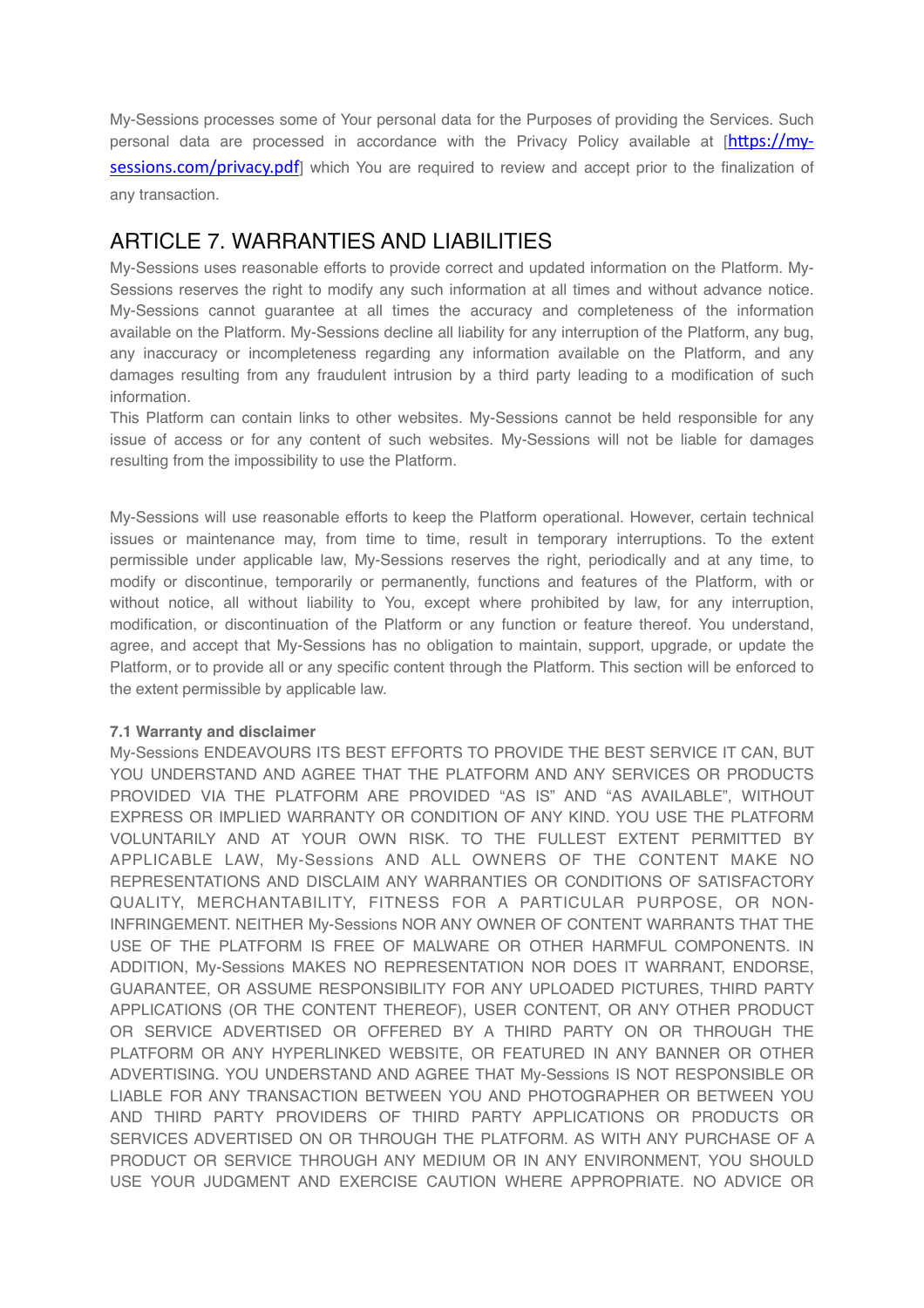INFORMATION WHETHER ORAL OR IN WRITING OBTAINED BY YOU FROM THE PLATFORM SHALL CREATE ANY WARRANTY ON BEHALF OF My-Sessions IN THIS REGARD. SOME ASPECTS OF THIS SECTION MAY NOT APPLY IN SOME JURISDICTIONS IF PROHIBITED BY APPLICABLE LAW.

THIS DOES NOT AFFECT YOUR STATUTORY RIGHTS AS A CONSUMER.

### **7.2 Limitation**

My-Sessions HAS NO CONTROL OVER AND DOES NOT GUARANTEE (I) THE EXISTENCE, QUALITY, OR SUITABILITY OF ANY PICTURES OR OTHER CONTENT ON THE PLATFORM, OR (II) THE PERFORMANCE OR CONDUCT OF ANY PHOTOGRAPHER OR USER ON THE PLATFORM. My-Sessions DOES NOT ENDORSE ANY PHOTOGRAPHER.

YOU AGREE THAT, TO THE EXTENT PERMITTED BY APPLICABLE LAW, YOUR SOLE AND EXCLUSIVE REMEDY FOR ANY PROBLEMS OR DISSATISFACTION WITH THE PLATFORM AND ANY SERVICES OR PRODUCTS PROVIDED ON THE PLATFORM IS TO UNINSTALL MYSESSION'S APPLICATION AND TO STOP USING THE PLATFORM. WHILE My-Sessions ACCEPTS NO RESPONSIBILITY FOR THIRD PARTY APPLICATIONS OR THE CONTENT THEREOF, AND WHILE YOUR RELATIONSHIP WITH SUCH THIRD PARTY APPLICATIONS MAY BE GOVERNED BY SEPARATE AGREEMENTS WITH SUCH THIRD PARTIES, TO THE EXTENT PERMITTED BY APPLICABLE LAW, YOUR SOLE AND EXCLUSIVE REMEDY, AS WITH RESPECT TO THE PLATFORM, FOR ANY PROBLEMS OR DISSATISFACTION WITH THIRD PARTY APPLICATIONS OR THE CONTENT THEREOF, IS TO UNINSTALL AND/OR STOP USING ANY SUCH THIRD PARTY APPLICATIONS.

TO THE FULLEST EXTENT PERMITTED BY APPLICABLE LAW, NEITHER My-Sessions NOR ANY OTHER PARTY INVOLVED IN CREATING, PRODUCING, OR DELIVERING THE PLATFORM OR PICTURES WILL BE LIABLE FOR ANY INCIDENTAL, SPECIAL, EXEMPLARY OR CONSEQUENTIAL DAMAGES, INCLUDING LOST PROFITS, LOSS OF DATA OR LOSS OF GOODWILL, SERVICE INTERRUPTION, COMPUTER DAMAGE OR SYSTEM FAILURE OR THE COST OF SUBSTITUTE PRODUCTS OR SERVICES, OR FOR ANY DAMAGES FOR PERSONAL OR BODILY INJURY OR EMOTIONAL DISTRESS ARISING OUT OF OR IN CONNECTION WITH (I) THESE GENERAL CONDITIONS, (II) FROM THE USE OF OR INABILITY TO USE THE PLATFORM OR PICTURES, (III) FROM ANY COMMUNICATIONS OR INTERACTIONS WITH OTHER MEMBERS OR OTHER PERSONS WITH WHOM YOU COMMUNICATE, INTERACT OR MEET WITH AS A RESULT OF YOUR USE OF THE PLATFORM, WHETHER BASED ON WARRANTY, CONTRACT, TORT (INCLUDING NEGLIGENCE), PRODUCT LIABILITY OR ANY OTHER LEGAL THEORY, AND WHETHER OR NOT My-Sessions HAS BEEN INFORMED OF THE POSSIBILITY OF SUCH DAMAGE, EVEN IF A LIMITED REMEDY SET FORTH HEREIN IS FOUND TO HAVE FAILED OF ITS ESSENTIAL PURPOSE.

### ARTICLE 8. INTELLECTUAL PROPERTY

### **8.1 Ownership of the Pictures**

The Photographers are the owner of any intellectual property right in the Pictures, including the right of reproduction and communication to the public. Their authorization is necessary for all exploitation of these rights. Subject to the payment of the applicable order, You are granted with the a non-exclusive, royalty-free, revocable, transferable and worldwide right to use the Pictures solely for personal and non-commercial uses in compliance with this Agreement. Your rights include the right to upload, copy, reproduce and electronically display the Pictures on any social media. For clarity, with a personal and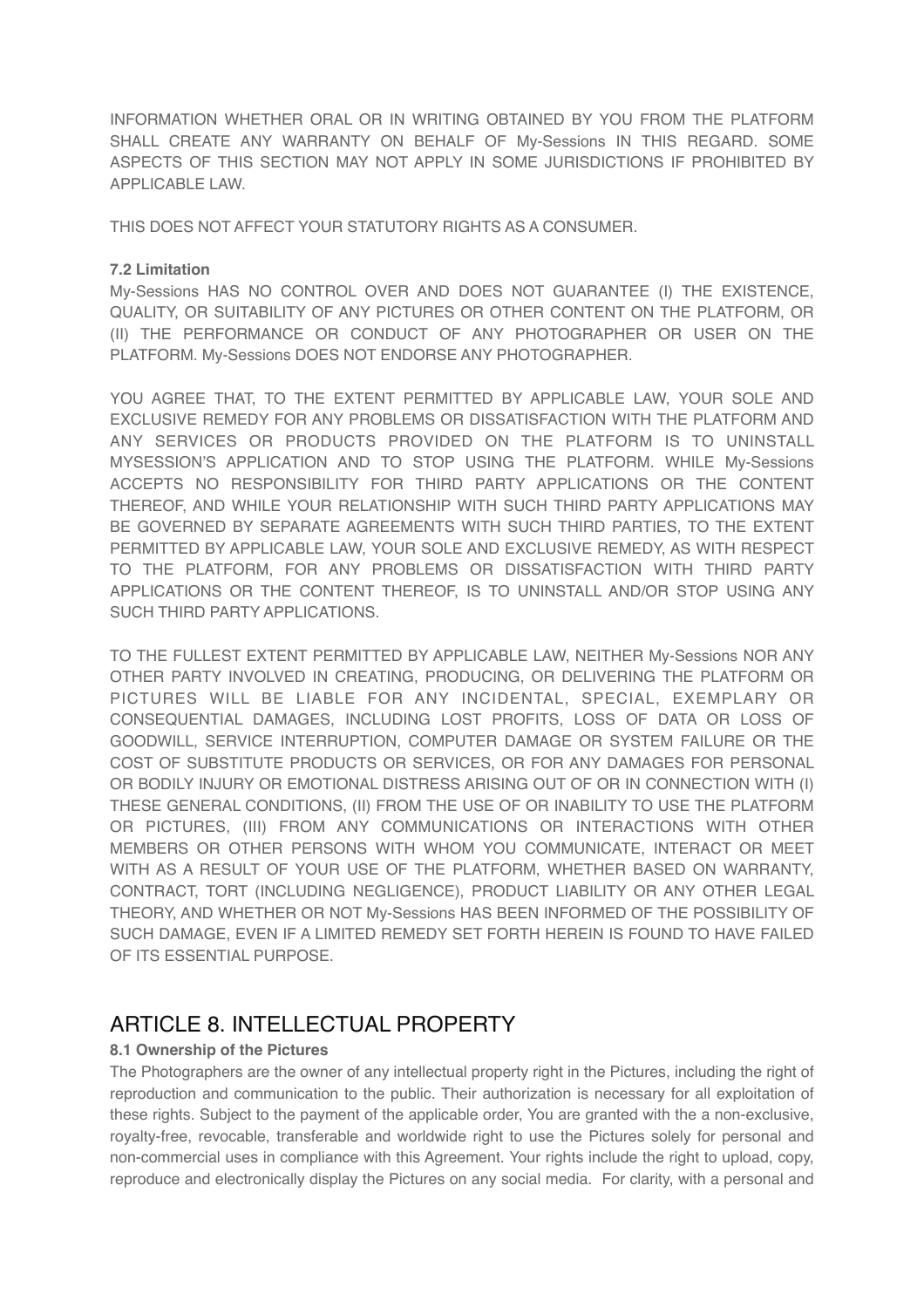non-commercial license, You are allowed to exercise the aforementioned rights for educational purposes including on the equipment of a Sport Camp for any special events dedicated to Your sport session.

### **8.2 Ownership of the Platform**

All the elements of the Platform, including the interface, the images, illustrations, texts, photographs, logos, the design, the applications and software included in the Platform may be subject to author's rights, trademark rights, design and model rights and other intellectual property rights hold by My-Sessions or its licensors. Any use of the Platform or any of the Platform's element, including but not limited to the reproduction, the communication to the public, the modification, the adaptation, the translation is strictly forbidden, unless with the written consent of My-Sessions.

# ARTICLE 9. FEEDBACK

My-Sessions welcomes and encourages You to provide feedback, comments and suggestions for improvements to the Platform ("**Feedback**"). You may submit Feedback by emailing My-Sessions, through the email at [support@my-sessions.com.](mailto:support@my-sessions.com) Any Feedback You submit to My-Sessions will be considered non-confidential and non-proprietary to You. By submitting Feedback to My-Sessions, You grant My-Sessions a non-exclusive, worldwide, royalty-free, irrevocable, sub-licensable, perpetual license to use and publish those ideas and materials for any purpose, without compensation to You.

# ARTICLE 10. THIRD PARTY APPLICATION

The Platform is integrated with third party applications, website, and services ("**Third Party Applications**") to make available content, products, and/or services to You. These Third Party Applications may have their own terms and conditions of use and privacy policies and Your use of these Third Party Applications will be governed by and subject to such terms and conditions and privacy policies. You understand and agree that My-Sessions does not endorse and is not responsible or liable for the behavior, features, or content of any Third Party Application or for any transaction you may enter into with the provider of any such Third Party Applications.

# ARTICLE 11. INDEMNIFICATION

TO THE FULLEST EXTENT PERMITTED BY APPLICABLE LAW, YOU AGREE TO INDEMNIFY AND HOLD My-Sessions HARMLESS FROM AND AGAINST ALL DAMAGES, LOSSES, AND EXPENSES OF ANY KIND (INCLUDING REASONABLE ATTORNEY FEES AND COSTS) ARISING OUT OF: (1) YOUR BREACH OF THESE GENERAL CONDITIONS; (2) ANY CONTENT OR COMMENT YOU MAY POST; (3) ANY ACTIVITY IN WHICH YOU ENGAGE ON OR THROUGH THE PLATFORM; AND (4) YOUR VIOLATION OF ANY LAW OR THE RIGHTS OF A THIRD PARTY.

TO THE FULLEST EXTENT PERMITTED BY APPLICABLE LAW, IN NO EVENT WILL My-Sessions' AGGREGATE LIABILITY ARISING OUT OF OR IN CONNECTION WITH THESE GENERAL CONDITIONS AND YOUR USE OF THE PLATFORM INCLUDING, BUT NOT LIMITED TO, FROM YOUR ORDER OF ANY PICTURES VIA THE PLATFORM, OR FROM THE USE OF OR INABILITY TO USE THE PLATFORM OR PICTURES, EXCEED ONE HUNDRED (100) EUROS. YOU UNDERSTAND AND RECOGNIZE THAT THE LIMITATIONS OF DAMAGES SET FORTH ABOVE ARE FUNDAMENTAL ELEMENTS FOR My-Sessions AND YOU. ANY ADDITIONAL LIABILITY OF My-Sessions IS EXCLUDED, TO THE EXTENT PERMITTED BY LAWS.

## ARTICLE 12. ASSIGNMENT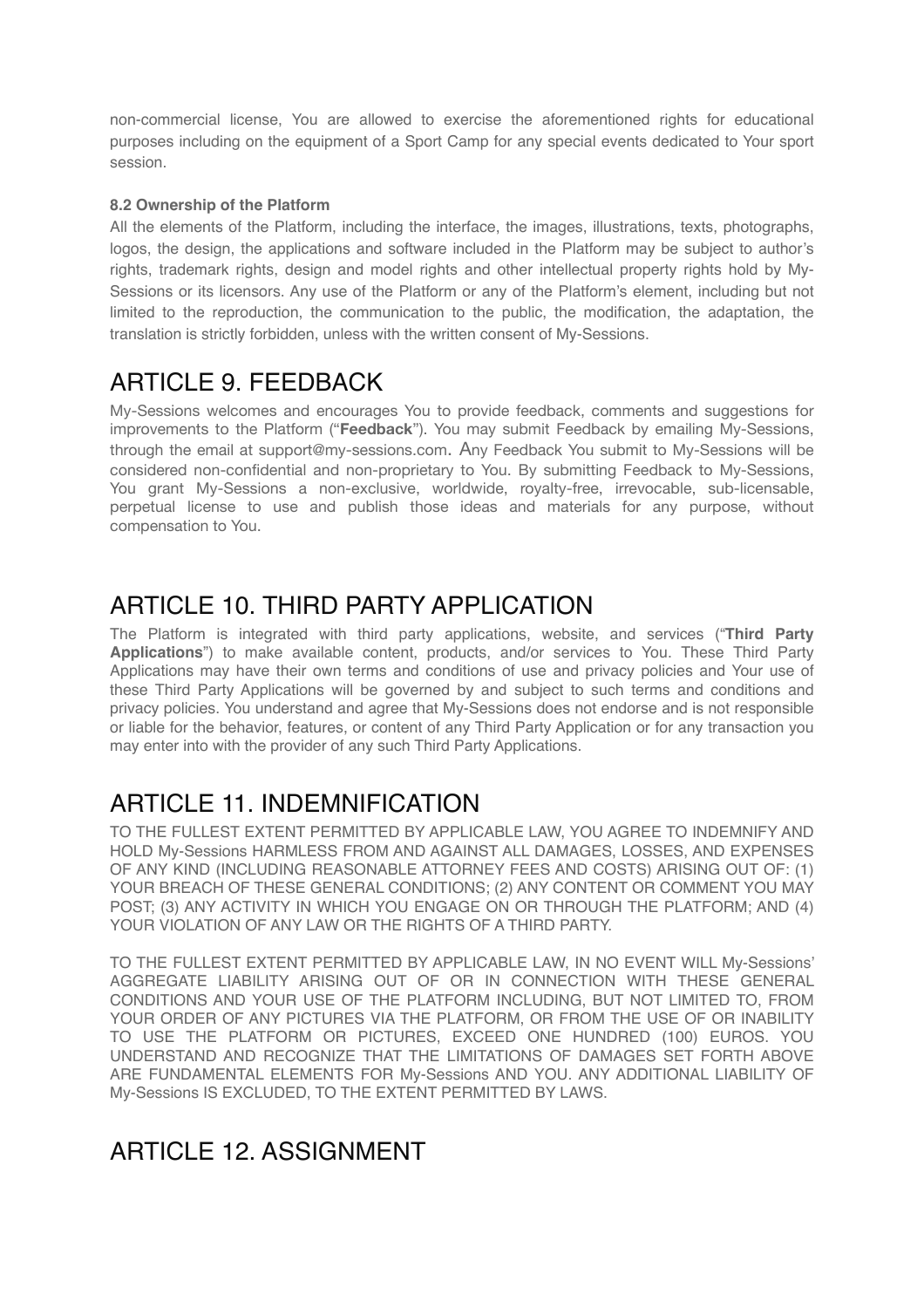My-Sessions may assign the General Conditions or any part of them, and My-Sessions may delegate any of its obligations under the General Conditions. You may not assign the General Conditions or any part of them, nor transfer or sub-license your rights under the Agreements, to any third party.

# ARTICLE 13 MEDIATION

This article is only applicable to the Users having their residence within the European Economic Area ("EEA") who use the Services as a consumer and away from any business activity, to the exclusion of the Users using the Services as a professional.

In the event of a dispute relating to these General Conditions, any consumer has the right to use a consumer mediator, free of charge, in accordance with the provisions of Article L.612-1 of the Consumer Code, prior to initiate any legal action before the competent courts.

For that purpose, You can access the European Commission's online dispute resolution platform here: [http://ec.europa.eu/consumers/odr.](http://ec.europa.eu/consumers/odr)

# ARTICLE 14. JURISDICTION

The General Conditions are governed by French law, excluding any conflict of law rules.

In case of any dispute arising out of or in connection with the General Conditions, the parties agree to seek an amicable resolution through mediation. If the parties have not resolved the dispute or claim within thirty (30) days after the one-day, non-binding mediation, either party may begin litigation proceedings. Notwithstanding the foregoing, nothing in this Article 13 shall prevent a party from seeking preliminary injunctive relief from a court of competent jurisdiction in accordance with this article.

Any dispute that may arise out of or in connection with the present General Conditions, including without limitation the validity, formation, interpretation, performance, construction, termination or expiration of the contract that cannot be settled amicably shall be referred to the exclusive jurisdiction of the competent courts of Paris, France, including in case of defendants, contribution or guarantee claims or any third party proceedings and/or summary proceedings.

You hereby understand and agree that in case of dispute between You and any Photographer, the aforementioned governing law/jurisdiction provisions will not apply.

Updated on May 24, 2020.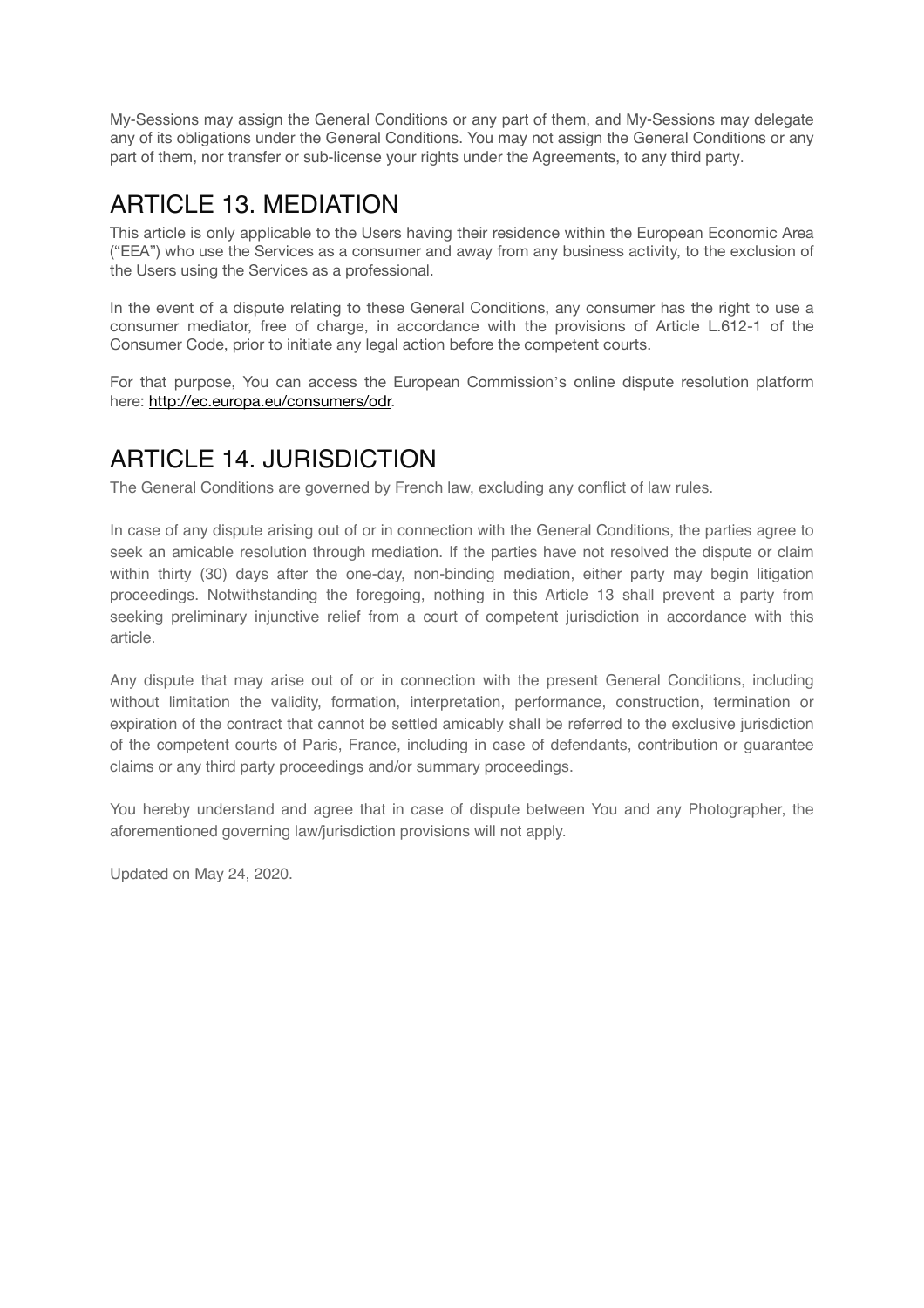# GENERAL TERMS AND CONDITIONS (Photographer)

### ARTICLE 1. SCOPE

### **1.1 Parties**

The general conditions of use of the platform **[www.my-sessions.com](http://www.my-sessions.com)** defined below (hereafter designated as the "**General Conditions**") govern the contractual relationships between each photographer using the platform [www.my-sessions.com](http://www.my-sessions.com) and its application program interfaces (hereafter respectively designated as the "**Photographer** or "**You**" and the "**Platform**") and the company My-Sessions with a share capital of 5000 Euro, whose head offices are located at 68, rue de Clignancourt, 75018, Paris, France, and registered at the Paris Trade and Companies Register under number 841834906 (hereafter designated "**My-Sessions**").

#### **1.2 Services**

These General Conditions govern any upload of, access to and sale of any content that is made available on the Platform through the services offered by My-Sessions. My-Sessions is a unique integrated worldwide community platform that allows You to make accessible and sell directly to users of the Platform (the "**Users**") with a secure online payment, the photograph(s) or video(s) of Users that You have taken during User's sport session(s) (the "Pictures"). The Platform uses a face recognition that provides an intuitive identification of any Pictures taken by Photographers where a User appear during his/her sport session. Therefore, the Platform allows You (a) to upload the Pictures to the Platform; (b) to connect with a User and (b) to offer for sale the Pictures to Users (the "**Services**"). When Users make or accept a purchase, they are entering into a contract directly with You. My-Sessions is not and does not become a party or a participant to in any contractual relationship between Users and Photographers, nor is My-Sessions acting as an agent in any capacity for any Users or Photographers, except as expressly specified herein. You acknowledge and agree that, as a Photographer, You are responsible for Your own acts and omissions. You acknowledge and agree that, notwithstanding the fact that My-Sessions is not a party to the agreement between You and the Users, My-Sessions will act on Your behalf solely for the limited purpose of accepting sums from Users purchasing Your Pictures. For improving the Services, My-Sessions may offer You, from time to time, test platform or application in a beta version for a limited period. My-Sessions reserves the right, to the extent permitted by the applicable law, to withdraw or to modify a test platform or application, at any time, without prior notice and with no liability.

#### **1.3 Entire agreement**

These General Conditions constitute the entire and exclusive statement of the agreement between You and My-Sessions with respect to its subject matter and supersede all prior communications, understandings, and agreements between You and My-Sessions concerning the subject matter hereof, whether written or oral.

#### **1.4 Modifications**

My-Sessions may improve, enhance and modify the Platform and introduce new or modify the Services from time to time. Accordingly, and in order to reflect such changes, You hereby understand and acknowledge that My-Sessions may modify from time to time certain provisions of the General Conditions. These modifications will be applicable starting from the date of their publication online, which date will be indicated at the end of such General Conditions.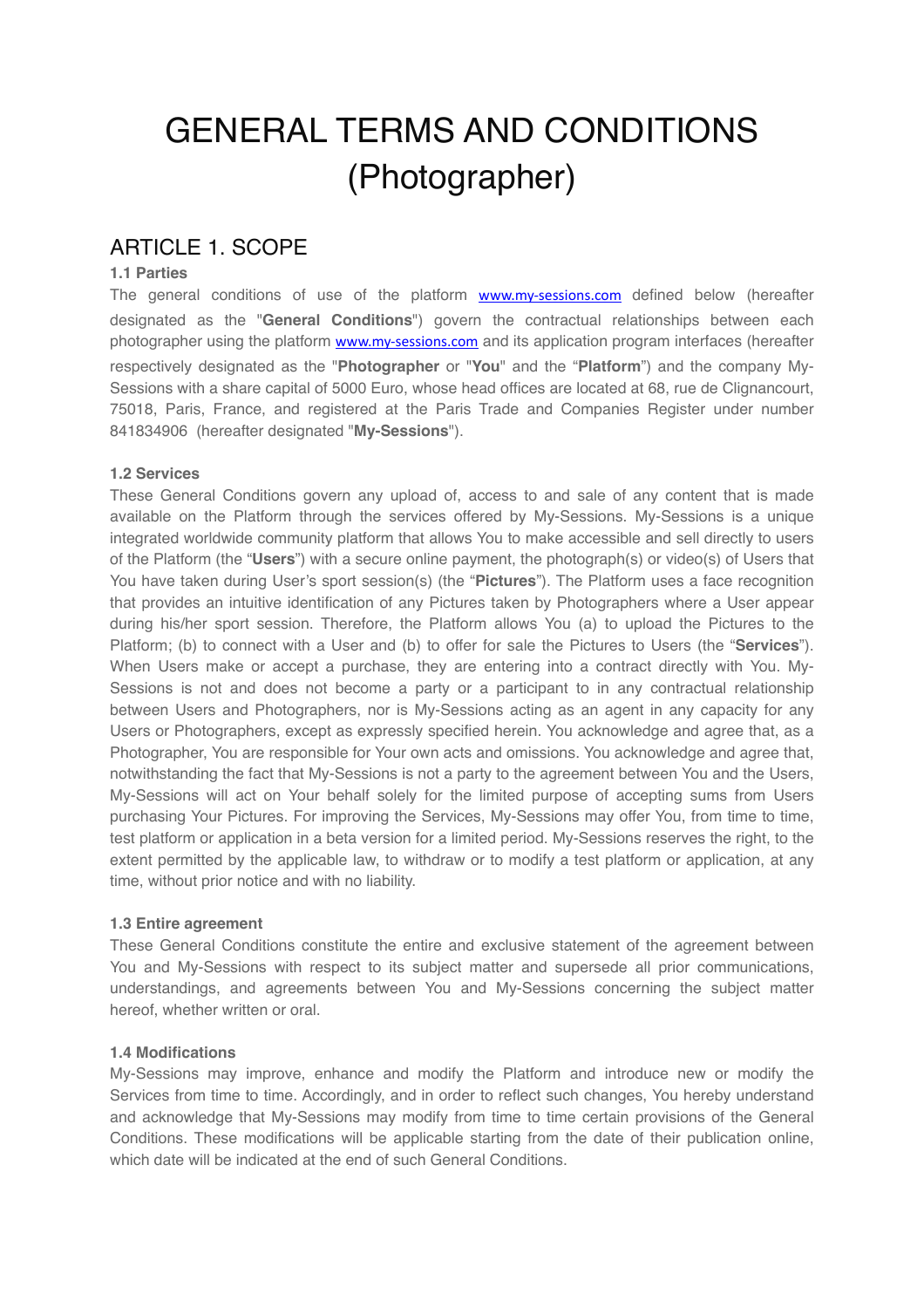#### **1.5 Applicable conditions**

Each sale of Pictures made on the Platform is governed by the General Conditions applicable at the date of the transaction between You and a User. Prior to upload and to offer for sale the Pictures on the Platform, You will be requested to read and expressly accept without reserve these General Conditions. By visiting and using the Platform, You acknowledge that You have read and You accept the General Conditions, and You commit to comply with these General Conditions. Photographers who do not agree to be bound by these General Conditions should not use the Services.

### ARTICLE 2. USE OF THE PLATFORM

#### **2.1 Languages**

The Platform is available in the English and French languages.

#### **2.2 Requirements for using the Platform**

In order to use the Platform, You must be at least 18 years old, and be legally competent to contract. You must also act in Your professional capacity as a legal entity under private law, or physical person in Your professional capacity, excluding people acting in their capacity as consumers. By accepting these General Conditions, You acknowledge that You are at least 18 years old and have the right to contract, and You are acting as a professional.

#### **2.3 Interruption**

You acknowledge that Your access to and use of the Platform may be interrupted from time to time as a result of scheduled maintenance or support operations necessary for the proper functioning of the Platform, the security or integrity of the servers or any other reason within or beyond the control of My-Sessions. My-Sessions reserves the right to suspend the availability of the Platform and therefore to restrict Your access to parts of or all of the Platform and/or remove any content at any time at its sole discretion and without prior notice.

#### **2.4 Creation of a Photographer account and closure**

Registration is free of charge.

As a condition of using the Platform and offering for sale the Pictures to Users, You are first required to create a photographer account (Your **"Photographer Account**") by selecting a password and a username, and providing registration information including Your first name, last name, email and contact details.

When registering Your Photographer Account, You commit to provide complete and accurate information. In the event of any change, You must update the information as soon as possible.

You may also use Your Facebook or Google account to use the Services on the Platform. Accepting My-Sessions' application through Your Facebook or Google account automatically creates a Photographer Account and opens a session. The e-mail address registered by My-Sessions will be the one linked to Your Facebook or Google account.

You can unsubscribe to the Services provided by My-Sessions simply by clicking on the option "Unsubscribe" in Your Photographer Account. In the event of inactivity for a continuous period of three (3) years from Your last connection, My-Sessions reserves the right to disable Your Account within three (3) months following the notification sent to Your email and no reply was given.

Upon closure of Your account, any and all content and information stored on Your Account will be erased by My-Sessions, in accordance with the provisions of the Regulation (EU) 2016/679 of the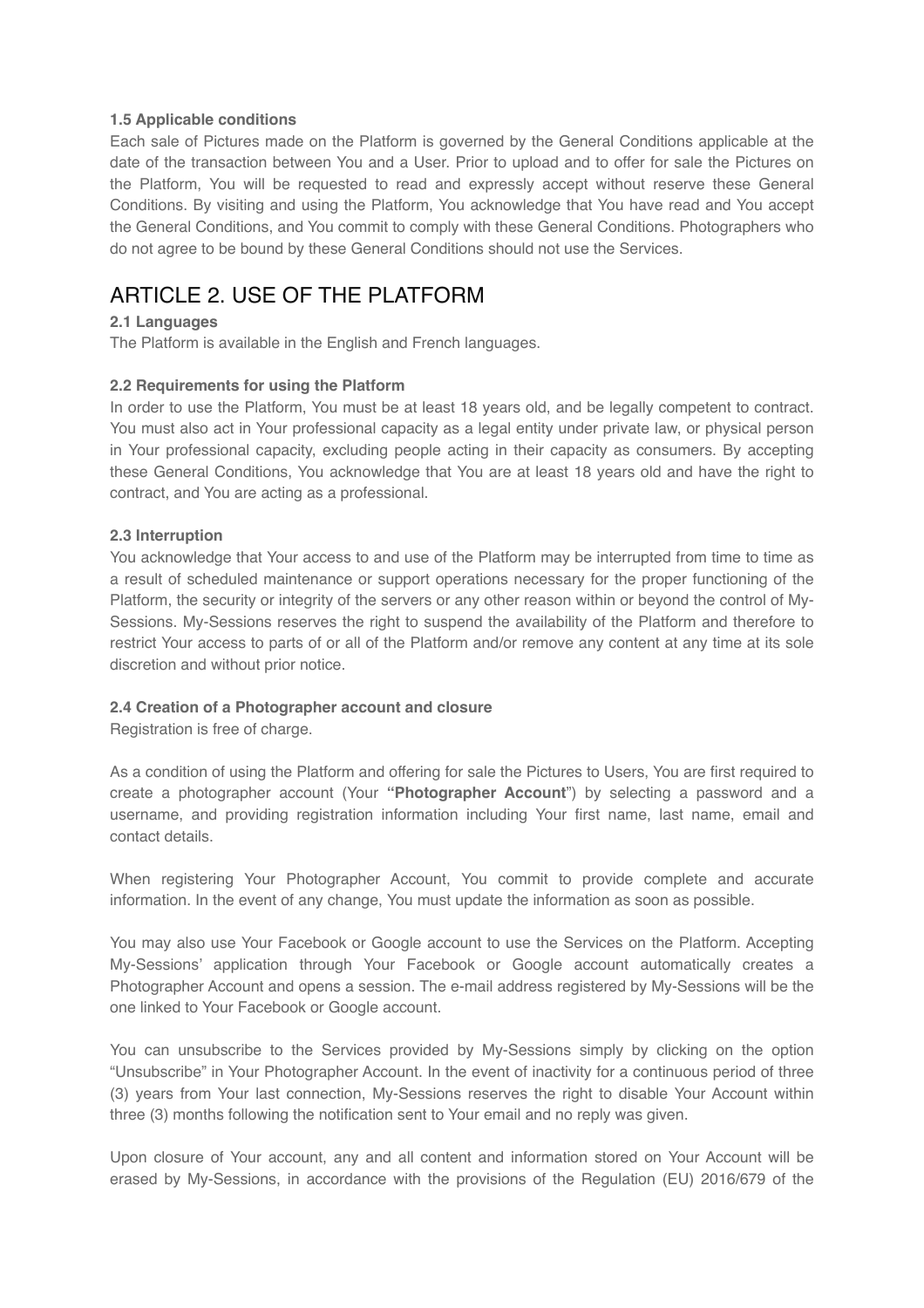European Parliament and the Council of 27 April 2016 on the protection of individuals from the processing of personal data and the free flow of personal data.

You expressly acknowledge that My-Sessions' liability cannot be sought in any way for any loss or alteration of content or information stored on Your account, which occurred after the deactivation of Your account, regardless of the cause.

You understand and acknowledge that Your Photographer Account is strictly personal. You are solely responsible for maintaining the confidentiality of Your password and for any access to the Platform *via* Your Photographer Account. In the event of loss, theft or unauthorised use of the identifiers, please notify My-Sessions immediately and proceed to the change of Your password as soon as possible.

#### **2.5 Your rights and obligations**

When creating a Photographer Account;

- You explicitly authorize My-Sessions to send You notifications (on the Platform or *via* e-mail) with respect to Services provided hereunder:
- You warrant that You are authorized to conduct Your business and will remain in full compliance with all applicable laws and regulations to the extent such laws and regulations relate to Photographer's performance, hereunder;
- You warrant that You have all right, title and interest in and to the Pictures and You have obtained all intellectual property rights, authorisations and other consents required to offer or provide any Pictures on the Platform.

You assume editorial responsibility for use of the Services on the Platform. You are solely responsible for the quality, lawfulness and relevance of the Pictures and any data You transmit for use of the Services.

You commit not to use the Platform for any purpose that is unlawful or not contemplated by these General Conditions. My-Sessions reserves the right to suspend or close, in appropriate circumstances, any Photographer Account who repeatedly infringe the terms of these General Conditions or to delete from its servers, without limitation, any material or content that is unlawful, harmful, threatening, defamatory, obscene or harassing, including in the case where a third party or a competent authority has informed My-Sessions of such an illegal use of the Platform.

You agree to notify My-Sessions immediately if a User improperly contacts You or suggests making or receiving payments outside of the Platform.

Once a User has completed an order and downloaded the purchased Pictures, User will have the possibility to leave a comment on the Your website, Facebook page or blog. The comment User may leave on You will be related to the Picture(s) only.

You acknowledge and agree that a substantial portion of the compensation My-Sessions receives for making the Services available to You is collected through the intermediation fee described in Article 4.2 *Intermediation Fees*. My-Sessions only receives this intermediation fee when You receive payments from Users for Picture(s) through the Platform.

## ARTICLE 3. PICTURES MADE AVAILABLE THROUGH THE PI ATFORM

#### **3.1 Upload of Pictures to the Platform**

You may upload the Pictures to the Platform through Your Photographer Account.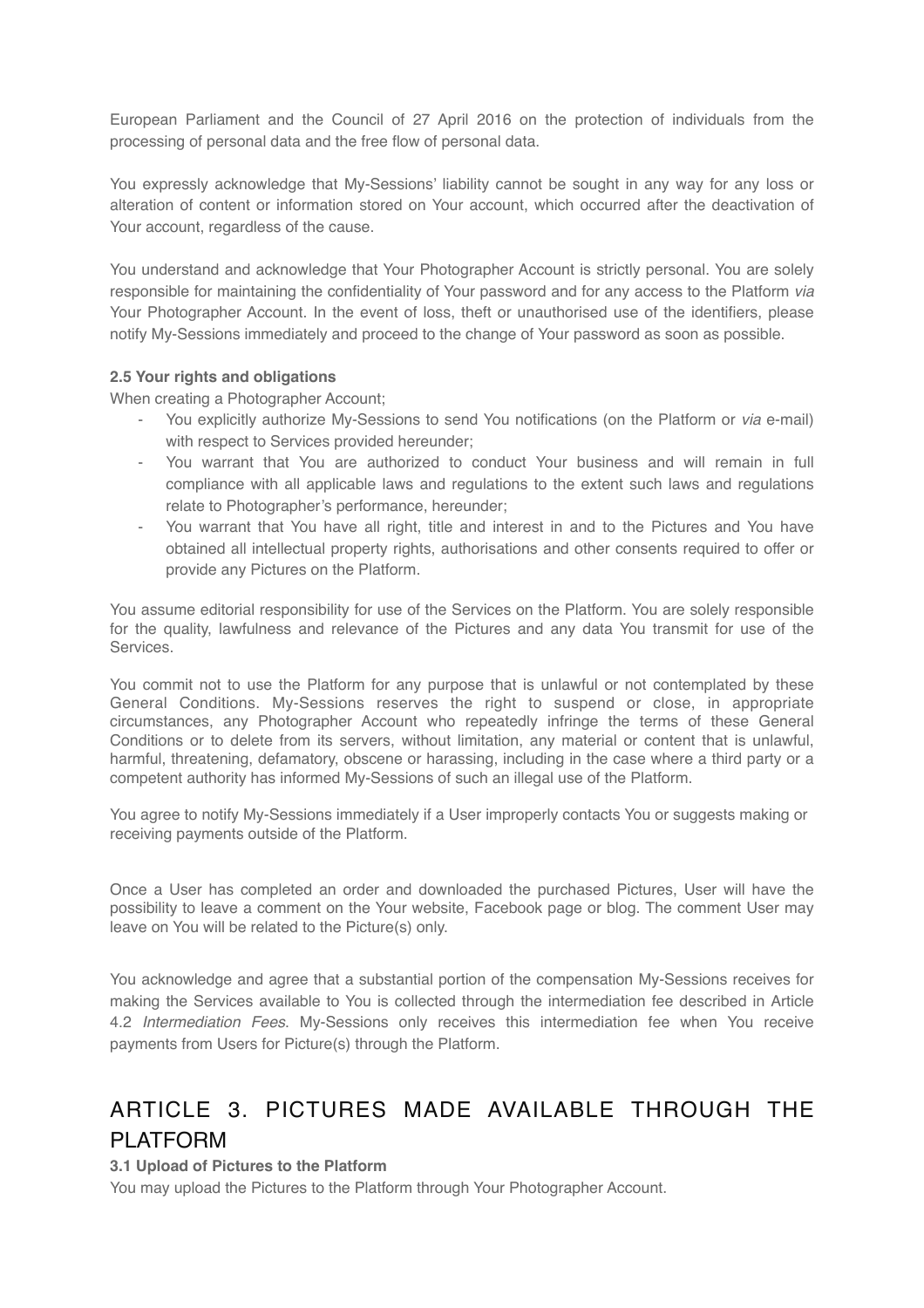You are free and responsible for choosing the Pictures You wish to upload provided that You must make available a pack of Pictures, containing several Pictures of one User taken during one sport session at the same location, being understood that a sport session performed on the morning, then another one on the afternoon may be deemed as two sport sessions subject to separate packs of Pictures. The Pictures may be offered in one or several formats.

When You upload the Pictures, You must indicate the country and the spot where the Pictures have been taken, the date and price of the pack of Pictures in Euro. The Platform will automatically calculate the applicable taxes.

You understand and agree that You are solely responsible for setting forth the price at the moment of the uploading.

You agree and acknowledge that My-Sessions may offer to the Users a discount that would be applicable after a its first purchase of Pictures, depending on the quantity of any subsequent packs of Pictures said User would buy, within a limited period. Such discount will be deducted from the total price set forth for the whole packs of Pictures. As the case may be, any discount policy will be available on the Platform or notified to You by email. By accepting these General Conditions, You must accept any discount policy on the Platform. You acknowledge and agree that the applicability of discounts on the total price does not of itself makes My-Sessions a party to the legal purchase agreement between You and Users.

#### **3.2 User's orders**

Once You have uploaded the Picture(s), the face recognition will detect and match User faces with the Picture(s) where Users appear during their sport session. My-Sessions will send notifications to identified Users informing them a pack of Pictures of them is available on the Platform.

Users may only access to a pack of Pictures of themselves within three (3) months from the date Users have been notified of the uploading of such pack of Pictures by You on the Platform. Notwithstanding the above, once Users have visualized this pack of Pictures, they will be able to purchase it within ten (10) days only from Users first access to such pack of Pictures in the Platform. My-Sessions will send Users a kind reminder to inform them that they have fifteen (15) days left before the Pictures are removed from the Platform.

My-Sessions will send You a notification by email upon receipt of a purchase confirmation and then a legally binding agreement will be entered into by and between You and a User. You may apply any additional terms and conditions with respect to the purchase of Your Pictures, provided that such terms and conditions shall not conflict with these General Conditions.

#### **3.3 Invoices and Payment from Users for the Orders**

Payment is made via the secure payment platform MANGOPAY and any other payment schemes that My-Sessions will make available on the Platform.

By using the Platform, You are informed that You must accept the MANGOPAY PAYMENT SERVICES FRAMEWORK CONTRACT available here: [https://www.mangopay.com/terms/PSP/PSP\\_MANGOPAY\\_EN.pdf](https://www.mangopay.com/terms/PSP/PSP_MANGOPAY_EN.pdf)

You agree and acknowledge that You must create Your own account through MANGOPAY for receiving sums from Users related to Pictures sold on the Platform, according to any information that MANGOPAY may require to You (hereafter, "**Wallet**"). After successful creation of Your Wallet, this latter will be accessible through the Platform.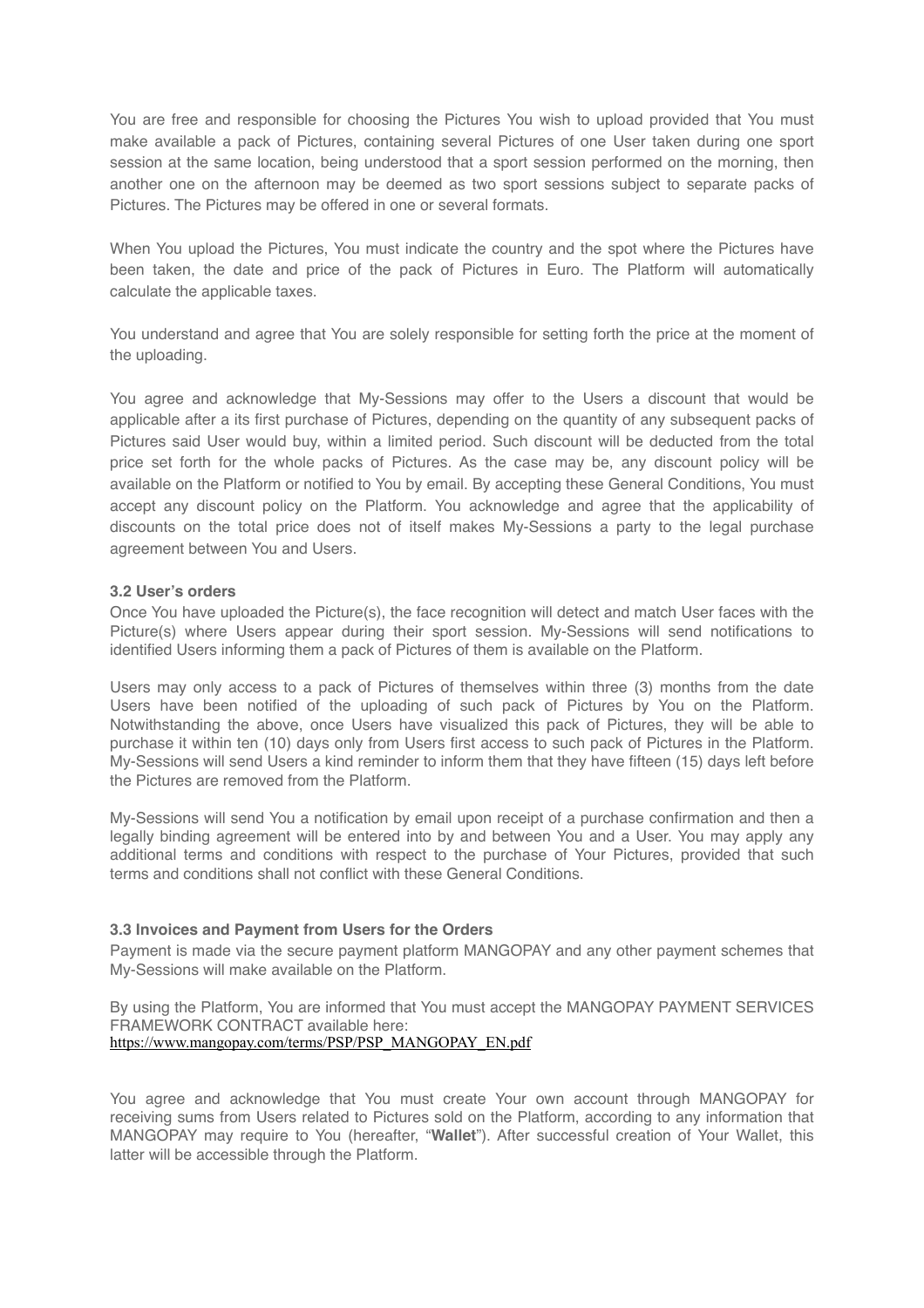The funds made by the User for purchasing the Pictures are temporally deposited in Your Wallet.

You agree and acknowledge that payment is made after deduction of any discount price according to the discount policy available on the Platform and the Intermediation fees determined in accordance with Article 4 below.

Please note that third party payment service providers may charge You additional fees when processing payments in connection with the transaction between You and Users, and My-Sessions is not responsible for any such fees and disclaims all liability in this regard.

Once the payment transaction is confirmed and successfully completed by My-Sessions' financial services partner or Users' banks, the amounts owed for the purchased Pictures will be transferred to Your Wallet. You are solely responsible for the accuracy and completeness of Your bank information. My-Sessions is not responsible for any loss suffered by You as a result of incorrect bank information provided by You.

The time it takes to receive confirmation may depend upon the payment method Users select and the payment method provider's processing schedule.

My-Sessions may delay or cancel any payment for purposes of preventing unlawful activity or fraud, risk assessment, security, or investigation.

Payment is usually made to Your Wallet within forty-five (45) days upon the User' confirmed purchase of Your Pictures.

You agree and acknowledge that You are able to transfer the payment from Your Wallet to Your bank account, up to a monthly capped amount set forth by MANGOPAY depending on whether You are acting as a professional or not.

You are hereby informed that effective payments are subject to the issuance of the corresponding invoices in accordance with the applicable laws and regulations. You are solely responsible for compliance with Your invoice obligations. You will be required to provide the following information (without limitation):

- Your name and address:
- VTA number (as the case may be);
- Invoice date:
- Invoice number (with a chronological and continue sequence);
- Quantity of Pictures;
- Unit price without VAT;
- VAT or if applicable, the VAT exemption;
- Discounts;
- Transaction date, if different from the invoice date;
- Total amount with and without VAT.

#### **3.4 Taxes**

You are solely responsible for determining Your obligations to report, collect, and remit any applicable VAT or other indirect sales taxes or income taxes with respect to any transaction between You and Users and for compliance with Your tax obligations.

You remain fully responsible and liable towards the applicable tax authorities for the fulfillment of Your invoicing obligations, especially from a VAT standpoint.

#### **3.5 Proof of payment**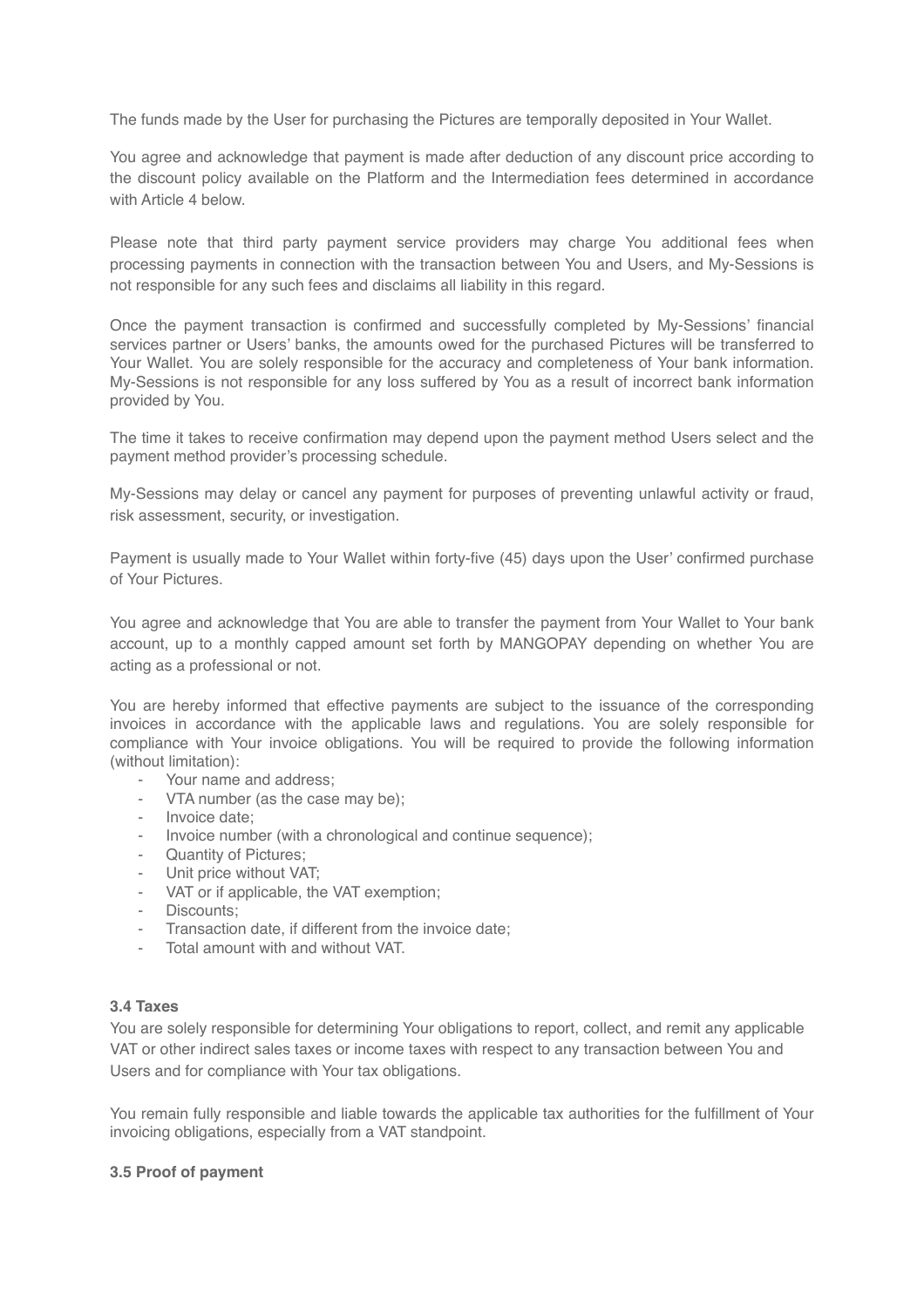The information registered by the Platform and its payment system constitutes the evidence of the transaction completed between You and Users.

# ARTICLE 4. APPOINTMENT OF My-Sessions AS LIMITED PAYMENT COLLECTION AGENT

### **4.1 Appointment of My-Sessions**

My-Sessions serves as Your limited authorized agent for the sole purpose of accepting payments from Users on Your behalf when You receive payment for services provided via the Platform.

Therefore, You hereby appoints My-Sessions as Your payment collection agent solely for the limited purpose of accepting amounts from Users purchasing the Pictures.

You agree that payment made by Users through the Platform shall be considered the same as a payment made directly to You.

You agree that My-Sessions may refund Users on Your behalf in the event that Pictures contain any content that is unlawful, harmful, threatening, defamatory, obscene or harassing, or inappropriate.

My-Sessions, third-party financial service providers, or any administrative or judicial authority may make inquiries it considers necessary to help verify or check Your identity or prevent fraud. For that purpose, You undertake to assist My-Sessions and the aforementioned third parties and to provide any identity or other necessary information to comply with anti-money laundering regulations. This may include (i) asking You to provide a form of government identification (e.g., driver's license or passport), Your date of birth, Your address, and other information; (ii) requiring You to take steps to confirm ownership of your email address; or (iii) attempting to screen Your information against thirdparty databases. My-Sessions reserves the right to close, suspend, or limit access to the payment in the event it is unable to obtain or verify any of this information.

#### **4.2 Intermediation fees for Services provided to You**

In consideration of the Services provided to You, My-Sessions will charge You intermediation fees including any applicable taxes related to such Services.

Any intermediation fees (including any applicable service taxes) will be set-up before You publish the pack of Pictures into the Platform. My-Sessions reserves the right to change the intermediation fees at any time, and will provide You an adequate notice of any fee changes before they become effective. Such fee changes will not affect any orders made prior to the effective date of the fee change.

The applicable intermediation fees including any applicable service taxes are collected by My-Sessions and will be deducted from the relevant User's purchase order before remitting You Your payout. Intermediation fees are not refundable.

### ARTICLE 5. SUPPORT SERVICE AND CLAIMS

For any information or question related to the use of or access to the Services available on the Platform, You can contact our service by email at [support@my-sessions.com.](mailto:support@my-sessions.com)

### ARTICLE 6. FORCE MAJEURE

My-Sessions shall be released from any obligation and shall not be held liable for any damages or remedies in the event of force majeure as defined by the French Civil Code.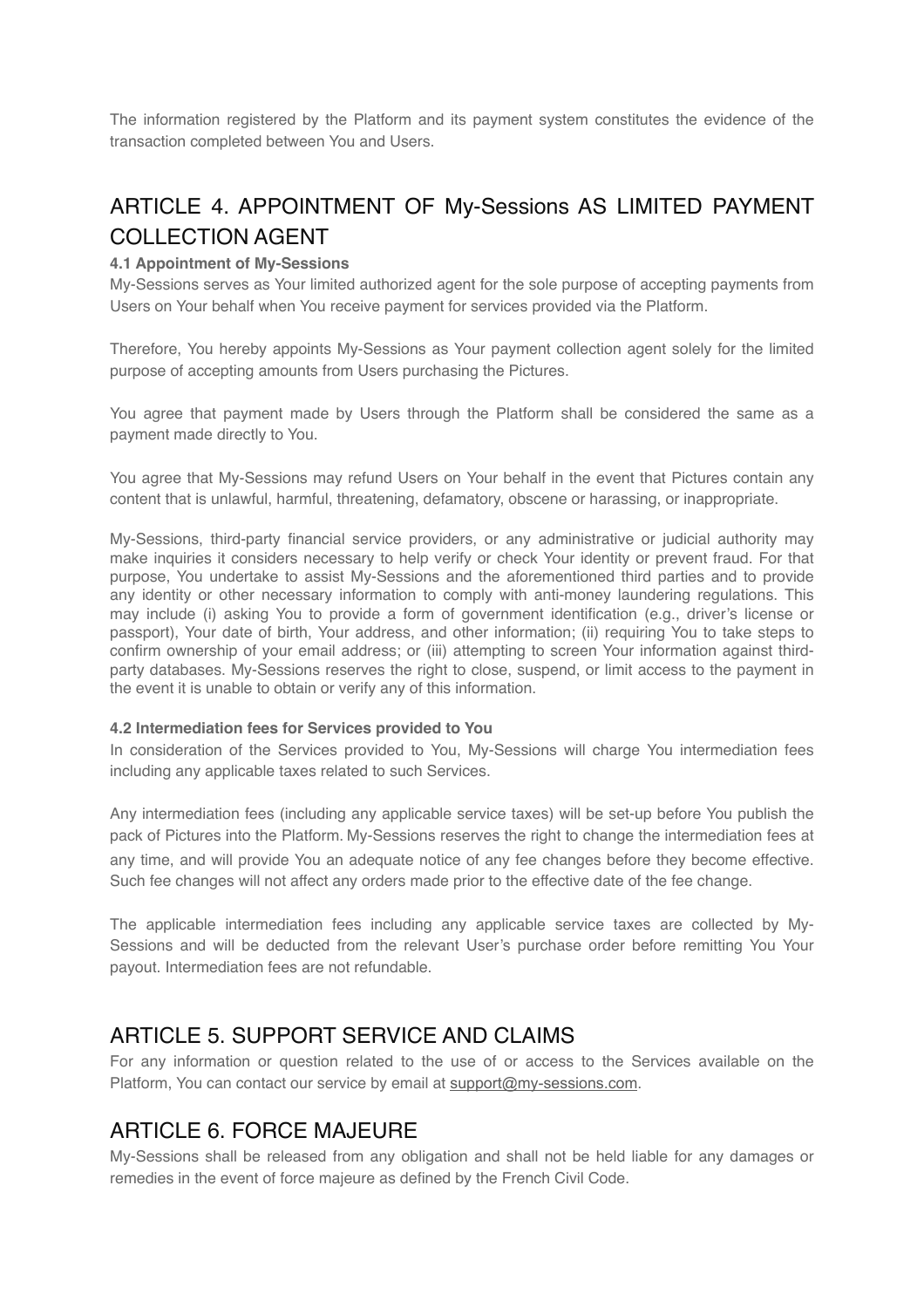The following events are expressly considered as being events of force majeure or fortuitous events, other than those generally agreed by the French Courts: any failure by the energy supplier leading to an interruption of energy supply, any failure of the communication networks that My-Sessions and/or its hosting service providers depend upon, and/or any failure of their replacement networks.

### ARTICLE 7. PROTECTION OF PERSONAL DATA

My-Sessions processes some of Your personal data for the purposes of providing the Services. Such personal data are processed in accordance with the Privacy Policy available at  $[https://my$ [sessions.com/privacy.pdf](https://my-sessions.com/privacy.pdf)] which You are required to review and accept prior to the finalization of any transaction. By checking the box prior to finalize the creation of Your Photographer Account You expressly accept such Privacy Policy.

### ARTICLE 8. WARRANTIES AND LIABILITIES

My-Sessions uses reasonable efforts to provide correct and updated information on the Platform. My-Sessions reserves the right to modify any such information at all times and without advance notice. My-Sessions cannot guarantee at all times the accuracy and completeness of the information available on the Platform. My-Sessions decline all liability for any interruption of the Platform, any bug, any inaccuracy or incompleteness regarding any information available on the Platform, and any damages resulting from any fraudulent intrusion by a third party leading to a modification of such information.

This Platform can contain links to other websites. My-Sessions cannot be held responsible for any issue of access or for any content of such websites. My-Sessions will not be liable for damages resulting from the impossibility to use the Platform.

My-Sessions will use reasonable efforts to keep the Platform operational. However, certain technical issues or maintenance may, from time to time, result in temporary interruptions. To the extent permissible under applicable law, My-Sessions reserves the right, periodically and at any time, to modify or discontinue, temporarily or permanently, functions and features of the Platform, with or without notice, all without liability to You, except where prohibited by law, for any interruption, modification, or discontinuation of the Platform or any function or feature thereof. You understand, agree, and accept that My-Sessions has no obligation to maintain, support, upgrade, or update the Platform, or to provide all or any specific content through the Platform. This section will be enforced to the extent permissible by applicable law.

### **8.1 Warranty and disclaimer**

My-Sessions ENDEAVOURS ITS BEST EFFORTS TO PROVIDE THE BEST SERVICE IT CAN, BUT YOU UNDERSTAND AND AGREE THAT THE PLATFORM AND ANY SERVICES OR PRODUCTS PROVIDED VIA THE PLATFORM ARE PROVIDED "AS IS" AND "AS AVAILABLE", WITHOUT EXPRESS OR IMPLIED WARRANTY OR CONDITION OF ANY KIND. YOU USE THE PLATFORM VOLUNTARILY AND AT YOUR OWN RISK. TO THE FULLEST EXTENT PERMITTED BY APPLICABLE LAW, My-Sessions AND ALL OWNERS OF THE CONTENT MAKE NO REPRESENTATIONS AND DISCLAIM ANY WARRANTIES OR CONDITIONS OF SATISFACTORY QUALITY, MERCHANTABILITY, FITNESS FOR A PARTICULAR PURPOSE, OR NON-INFRINGEMENT. NEITHER My-Sessions NOR ANY OWNER OF CONTENT WARRANTS THAT THE USE OF THE PLATFORM IS FREE OF MALWARE OR OTHER HARMFUL COMPONENTS. IN ADDITION, My-Sessions MAKES NO REPRESENTATION NOR DOES IT WARRANT, ENDORSE, GUARANTEE, OR ASSUME RESPONSIBILITY FOR ANY UPLOADED PICTURES, THIRD PARTY APPLICATIONS (OR THE CONTENT THEREOF), USER CONTENT, OR ANY OTHER PRODUCT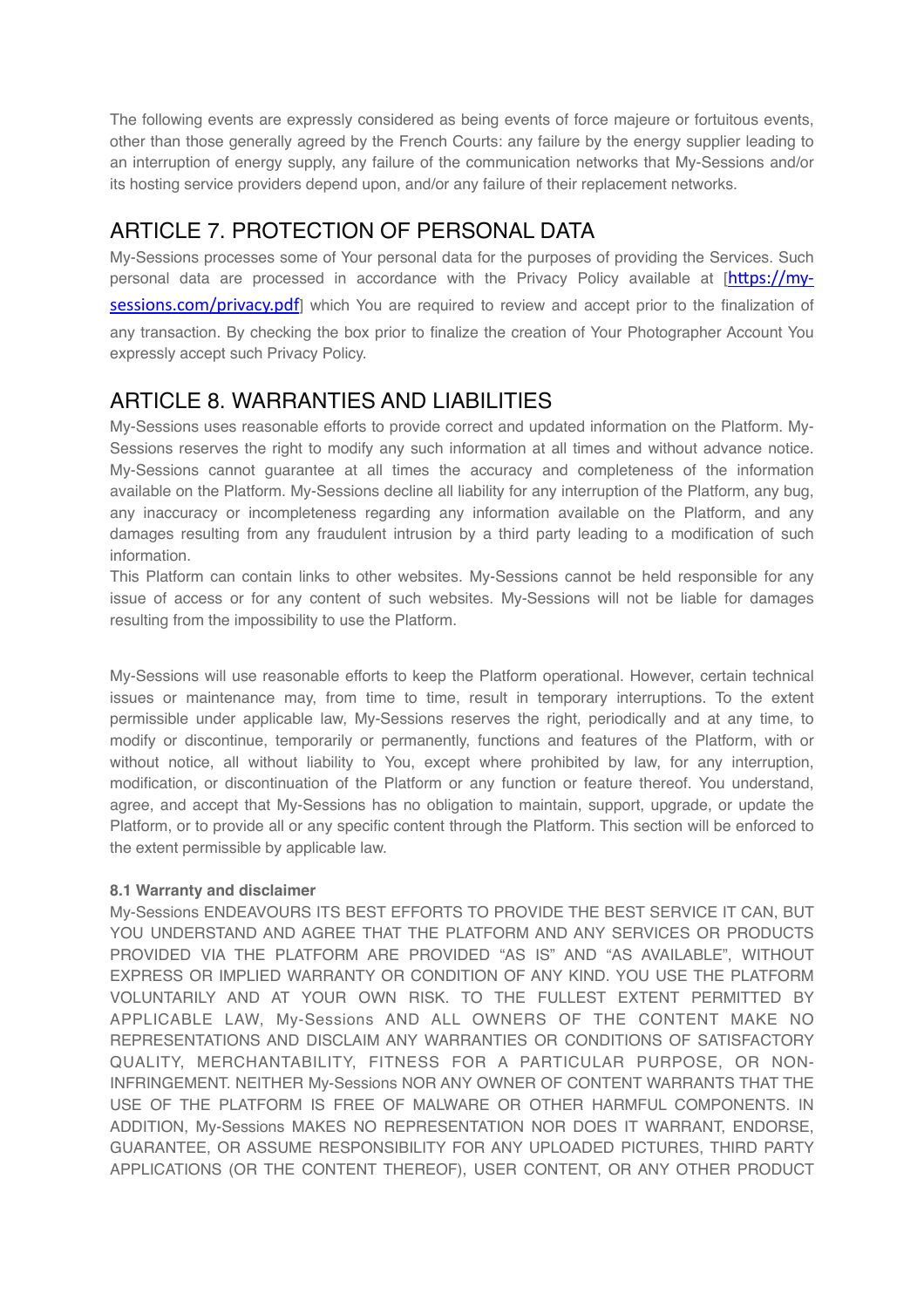OR SERVICE ADVERTISED OR OFFERED BY A THIRD PARTY ON OR THROUGH THE PLATFORM OR ANY HYPERLINKED WEBSITE, OR FEATURED IN ANY BANNER OR OTHER ADVERTISING. YOU UNDERSTAND AND AGREE THAT My-Sessions IS NOT RESPONSIBLE OR LIABLE FOR ANY TRANSACTION BETWEEN YOU AND USERS OR BETWEEN YOU AND THIRD PARTY PROVIDERS OF THIRD PARTY APPLICATIONS OR PRODUCTS OR SERVICES ADVERTISED ON OR THROUGH THE PLATFORM. AS WITH ANY PURCHASE OF A PRODUCT OR SERVICE THROUGH ANY MEDIUM OR IN ANY ENVIRONMENT, YOU SHOULD USE YOUR JUDGMENT AND EXERCISE CAUTION WHERE APPROPRIATE. NO ADVICE OR INFORMATION WHETHER ORAL OR IN WRITING OBTAINED BY YOU FROM THE PLATFORM SHALL CREATE ANY WARRANTY ON BEHALF OF My-Sessions IN THIS REGARD. SOME ASPECTS OF THIS SECTION MAY NOT APPLY IN SOME JURISDICTIONS IF PROHIBITED BY APPLICABLE LAW.

### **8.2 Limitation**

My-Sessions HAS NO CONTROL OVER AND DOES NOT GUARANTEE (I) THE EXISTENCE, QUALITY, OR SUITABILITY OF ANY PICTURES OR OTHER CONTENT ON THE PLATFORM, OR (II) THE PERFORMANCE OR CONDUCT OF ANY PHOTOGRAPHER OR USER ON THE PLATFORM. My-Sessions DOES NOT ENDORSE ANY PHOTOGRAPHER.

YOU AGREE THAT, TO THE EXTENT PERMITTED BY APPLICABLE LAW, YOUR SOLE AND EXCLUSIVE REMEDY FOR ANY PROBLEMS OR DISSATISFACTION WITH THE PLATFORM AND ANY SERVICES OR PRODUCTS PROVIDED ON THE PLATFORM IS TO UNINSTALL MYSESSION'S APPLICATION AND TO STOP USING THE PLATFORM. WHILE My-Sessions ACCEPTS NO RESPONSIBILITY FOR THIRD PARTY APPLICATIONS OR THE CONTENT THEREOF, AND WHILE YOUR RELATIONSHIP WITH SUCH THIRD PARTY APPLICATIONS MAY BE GOVERNED BY SEPARATE AGREEMENTS WITH SUCH THIRD PARTIES, TO THE EXTENT PERMITTED BY APPLICABLE LAW, YOUR SOLE AND EXCLUSIVE REMEDY, AS WITH RESPECT TO THE PLATFORM, FOR ANY PROBLEMS OR DISSATISFACTION WITH THIRD PARTY APPLICATIONS OR THE CONTENT THEREOF, IS TO UNINSTALL AND/OR STOP USING ANY SUCH THIRD PARTY APPLICATIONS.

TO THE FULLEST EXTENT PERMITTED BY APPLICABLE LAW, NEITHER My-Sessions NOR ANY OTHER PARTY INVOLVED IN CREATING, PRODUCING, OR DELIVERING THE PLATFORM OR PICTURES WILL BE LIABLE FOR ANY INCIDENTAL, SPECIAL, EXEMPLARY OR CONSEQUENTIAL DAMAGES, INCLUDING LOST PROFITS, LOSS OF DATA OR LOSS OF GOODWILL, SERVICE INTERRUPTION, COMPUTER DAMAGE OR SYSTEM FAILURE OR THE COST OF SUBSTITUTE PRODUCTS OR SERVICES, OR FOR ANY DAMAGES FOR PERSONAL OR BODILY INJURY OR EMOTIONAL DISTRESS ARISING OUT OF OR IN CONNECTION WITH (I) THESE GENERAL CONDITIONS, (II) FROM THE USE OF OR INABILITY TO USE THE PLATFORM OR PICTURES, (III) FROM ANY COMMUNICATIONS OR INTERACTIONS WITH OTHER MEMBERS OR OTHER PERSONS WITH WHOM YOU COMMUNICATE, INTERACT OR MEET WITH AS A RESULT OF YOUR USE OF THE PLATFORM, WHETHER BASED ON WARRANTY, CONTRACT, TORT (INCLUDING NEGLIGENCE), PRODUCT LIABILITY OR ANY OTHER LEGAL THEORY, AND WHETHER OR NOT My-Sessions HAS BEEN INFORMED OF THE POSSIBILITY OF SUCH DAMAGE, EVEN IF A LIMITED REMEDY SET FORTH HEREIN IS FOUND TO HAVE FAILED OF ITS ESSENTIAL PURPOSE.

### ARTICLE 9. INTELLECTUAL PROPERTY

**9.1 License Grant to My-Sessions**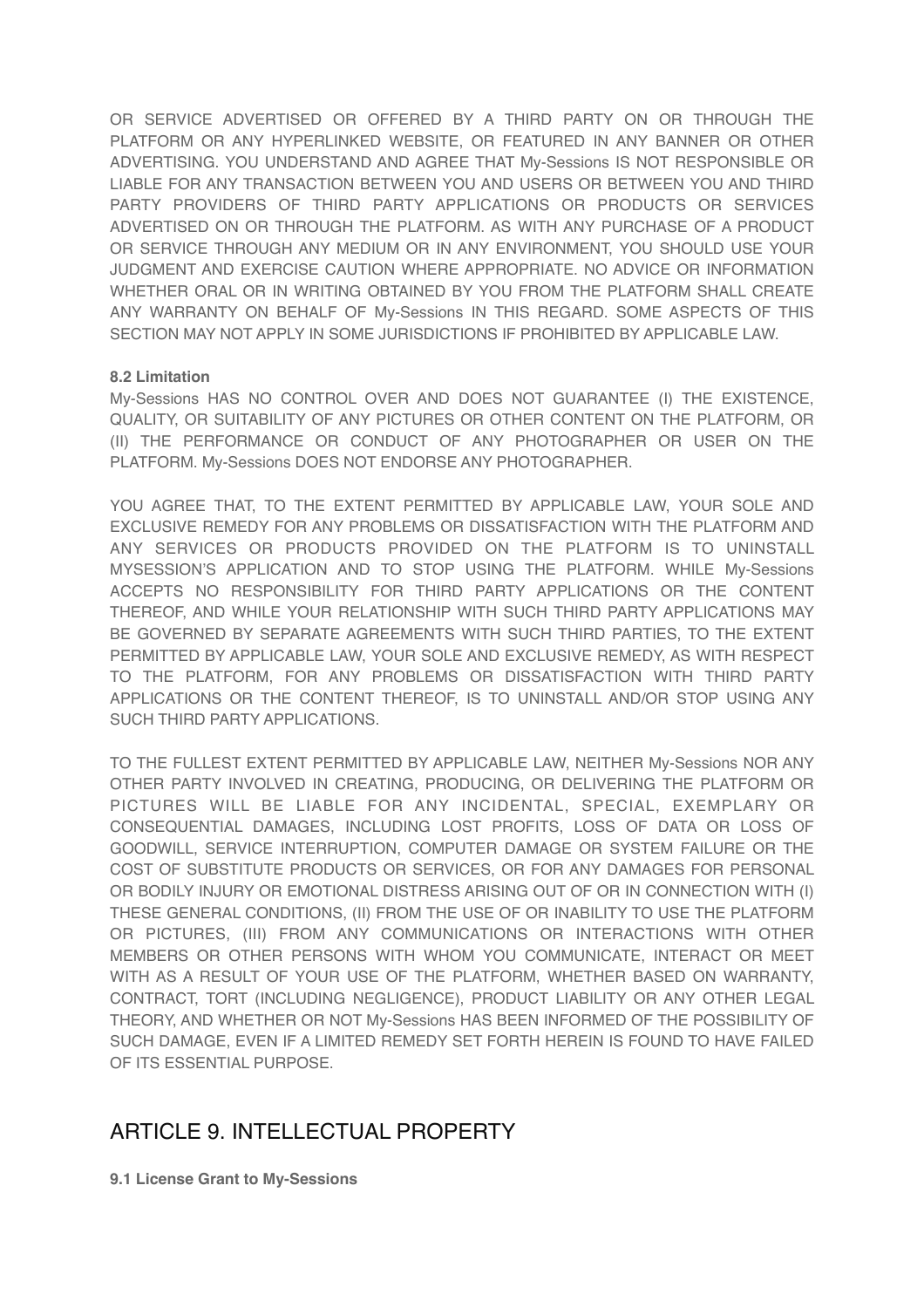By posting, uploading or otherwise transferring the Pictures to the Platform, You grant My-Sessions an exclusive, transferable, sub-licensable, royalty-free and fully paid up, revocable and worldwide license to upload, host, use, distribute, run, copy, reproduce and electronically display any and all Pictures, on the Platform or any other media for the purpose of:

- Enabling You to use the Services:
- Advertising the Services provided on the Platform, with an authorization to sublicense the above rights to a Sport Camp in connection with the promotion of the Services provided on the Platform solely, provided the Pictures are attributed to You in accordance with the credits based on information provided by You (i.e. username, profile picture, photo title, descriptions, tags, and other accompanying information) if any and as appropriate.

The above license will exist for the period during which the Pictures are posted on the Platform and will automatically terminate upon the removal of such Pictures from the Platform or Your ownership assignment to Users.

Notwithstanding the above, You understand that, for technical reasons, deleted Pictures may be preserved for a limited period of time in backup copies.

### **9.2 Assignment of rights to Users**

Subject to the payment made by Users under the applicable order, You hereby assign to User(s) the non-exclusive, royalty-free, irrevocable, transferable and worldwide right to use the Pictures solely for its/their personal and non-commercial uses in compliance with this Agreement, except that You retains the right to use the Pictures for self-promotion such as in a portfolio. The assigned right includes the right to upload, copy, reproduce and electronically display the Pictures, with any retouching, adaptation or alteration of the Pictures, on any social media. For clarity, with a personal and noncommercial purposes, Users are allowed to exercise the aforementioned rights for educational purposes including on the equipment of a Sport Camp for any special events dedicated to their sport session. The above rights are assigned subject that Users credit You.

#### **9.3 Ownership of the Platform**

All the elements of the Platform, including the interface, the images, illustrations, texts, photographs, logos, the design, the applications and software included in the Platform may be subject to author's rights, trademark rights, design and model rights and other intellectual property rights hold by My-Sessions or its licensors. Any use of the Platform or any of the Platform's element, including but not limited to the reproduction, the communication to the public, the modification, the adaptation, the translation is strictly forbidden, unless with the written consent of My-Sessions.

# ARTICLE 10 FFFDBACK

My-Sessions welcomes and encourages You to provide feedback, comments and suggestions for improvements to the Platform ("**Feedback**"). You may submit Feedback by emailing My-Sessions, through the email at [support@my-sessions.com.](mailto:support@my-sessions.com) Any Feedback You submit to My-Sessions will be considered non-confidential and non-proprietary to You. By submitting Feedback to My-Sessions, You grant My-Sessions a non-exclusive, worldwide, royalty-free, irrevocable, sub-licensable, perpetual license to use and publish those ideas and materials for any purpose, without compensation to You.

# ARTICLE 11 THIRD PARTY APPLICATION

The Platform is integrated with third party applications, website, and services ("**Third Party Applications**") to make available content, products, and/or services to You. These Third Party Applications may have their own terms and conditions of use and privacy policies and Your use of these Third Party Applications will be governed by and subject to such terms and conditions and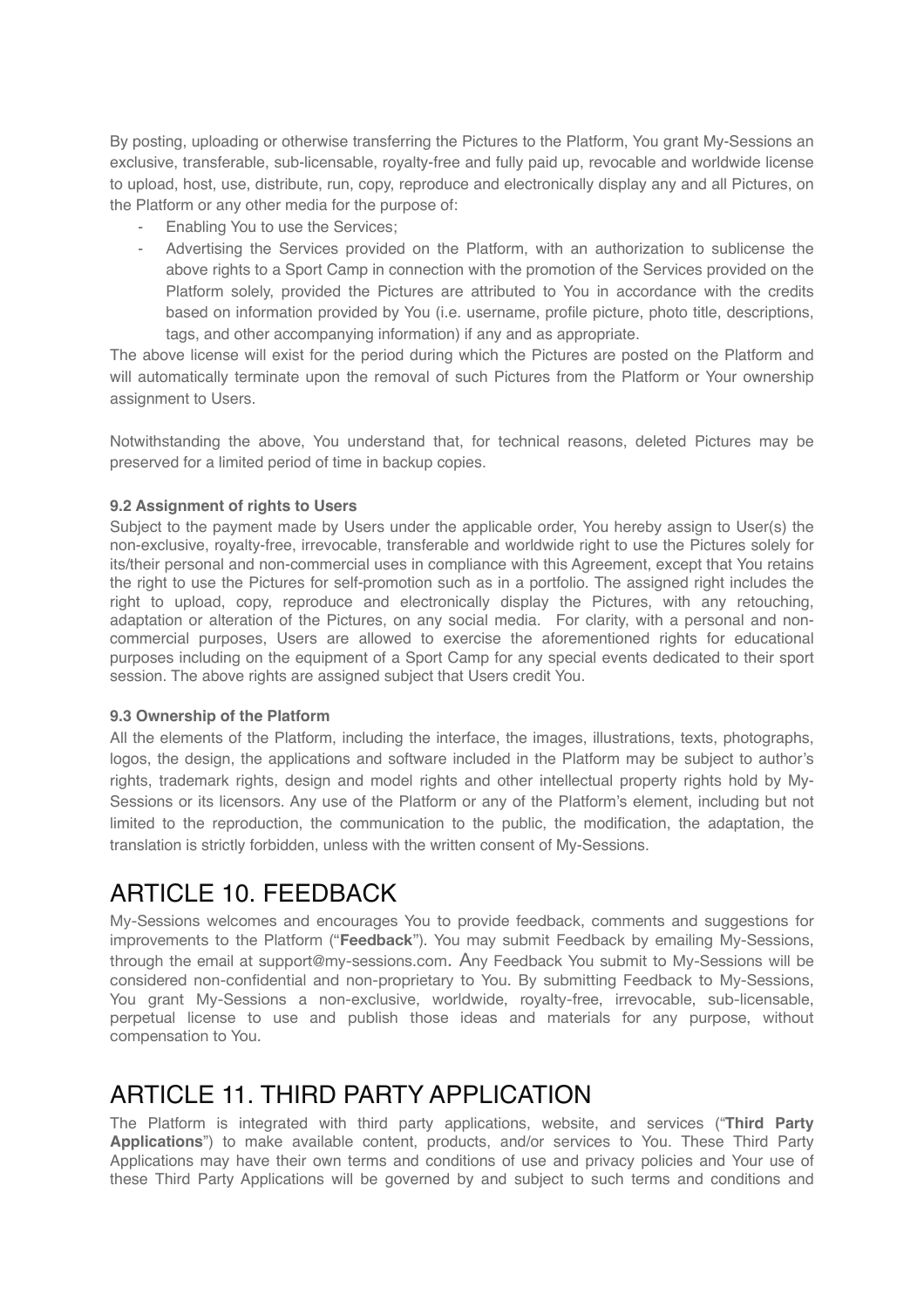privacy policies. You understand and agree that My-Sessions does not endorse and is not responsible or liable for the behavior, features, or content of any Third Party Application or for any transaction you may enter into with the provider of any such Third Party Applications.

# ARTICLE 12. INDEMNIFICATION

TO THE FULLEST EXTENT PERMITTED BY APPLICABLE LAW, YOU AGREE TO INDEMNIFY AND HOLD My-Sessions HARMLESS FROM AND AGAINST ALL DAMAGES, LOSSES, AND EXPENSES OF ANY KIND (INCLUDING REASONABLE ATTORNEY FEES AND COSTS) ARISING OUT OF: (1) YOUR BREACH OF THESE GENERAL CONDITIONS; (2) ANY CONTENT OR COMMENT YOU MAY POST; (3) ANY ACTIVITY IN WHICH YOU ENGAGE ON OR THROUGH THE PLATFORM; AND (4) YOUR VIOLATION OF ANY LAW OR THE RIGHTS OF A THIRD PARTY.

TO THE FULLEST EXTENT PERMITTED BY APPLICABLE LAW, IN NO EVENT WILL My-Sessions' AGGREGATE LIABILITY ARISING OUT OF OR IN CONNECTION WITH THESE GENERAL CONDITIONS AND YOUR USE OF THE PLATFORM INCLUDING, BUT NOT LIMITED TO FROM THE USE OF OR INABILITY TO USE THE PLATFORM OR PICTURES, EXCEED ONE HUNDRED (100) EUROS. YOU UNDERSTAND AND RECOGNIZE THAT THE LIMITATIONS OF DAMAGES SET FORTH ABOVE ARE FUNDAMENTAL ELEMENTS FOR My-Sessions AND YOU. ANY ADDITIONAL LIABILITY OF My-Sessions IS EXCLUDED, TO THE EXTENT PERMITTED BY LAWS.

# ARTICLE 13 ASSIGNMENT

My-Sessions may assign the General Conditions or any part of them, and My-Sessions may delegate any of its obligations under the General Conditions. You may not assign the General Conditions or any part of them, nor transfer or sub-license your rights under the Agreements, to any third party.

### ARTICLE 14. MEDIATION

This article is only applicable to the Photographers having their residence within the European Economic Area ("EEA") who use the Services as a consumer and away from any business activity, to the exclusion of the Photographers using the Services as a professional.

In the event of a dispute relating to these General Conditions, any consumer has the right to use a consumer mediator, free of charge, in accordance with the provisions of Article L.612-1 of the Consumer Code, prior to initiate any legal action before the competent courts.

For that purpose, You can access the European Commission's online dispute resolution platform here: [http://ec.europa.eu/consumers/odr.](http://ec.europa.eu/consumers/odr)

# ARTICLE 15. JURISDICTION

The General Conditions are governed by French law, excluding any conflict of law rules.

In case of any dispute arising out of or in connection with the General Conditions, the parties agree to seek an amicable resolution through mediation. If the parties have not resolved the dispute or claim within thirty (30) days after the one-day, non-binding mediation, either party may begin litigation proceedings. Notwithstanding the foregoing, nothing in this Article 14 shall prevent a party from seeking preliminary injunctive relief from a court of competent jurisdiction in accordance with this article.

Any dispute that may arise out of or in connection with the present General Conditions, including without limitation the validity, formation, interpretation, performance, construction, termination or expiration of the contract that cannot be settled amicably shall be referred to the exclusive jurisdiction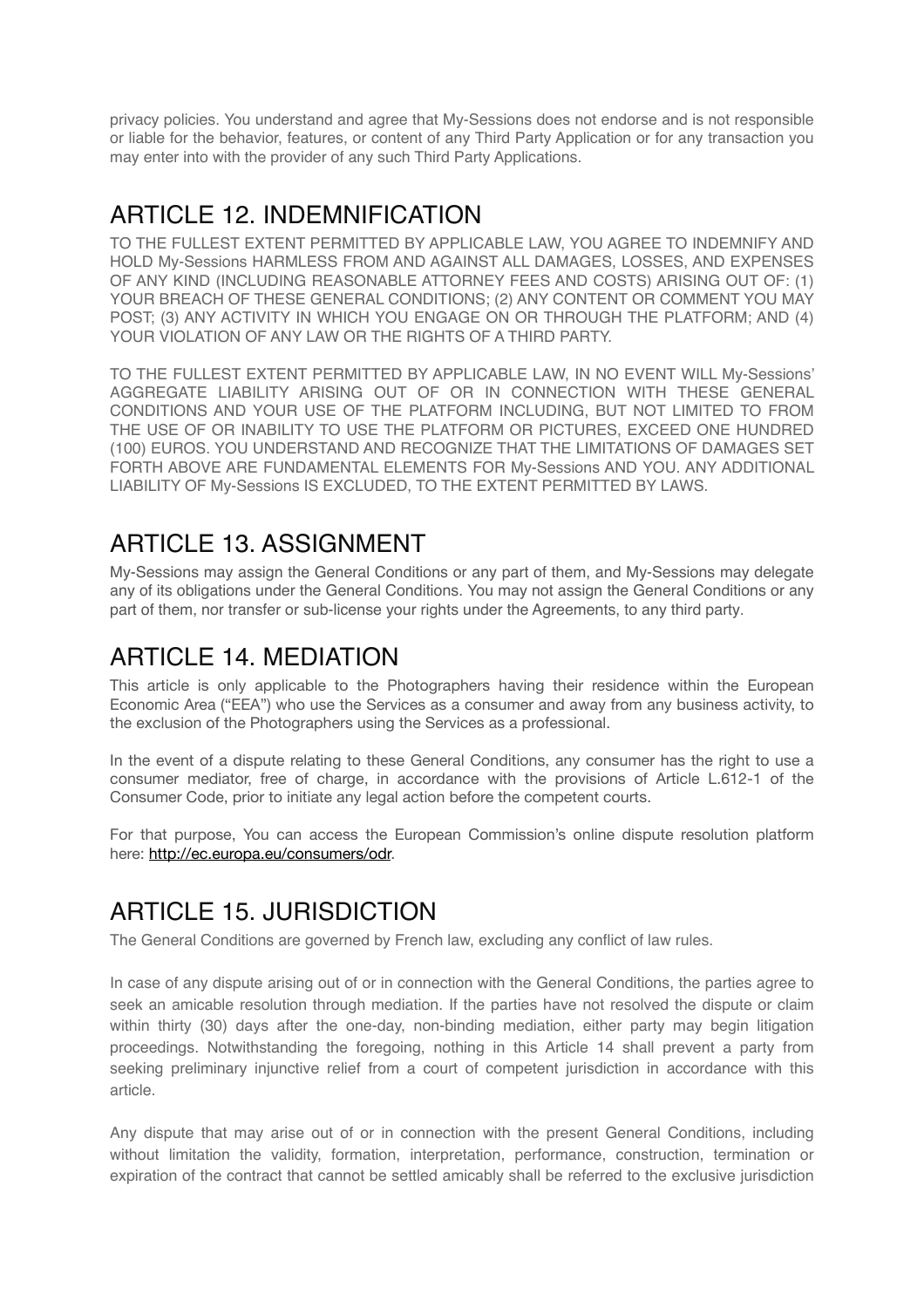of the competent courts of Paris, France, including in case of defendants, contribution or guarantee claims or any third party proceedings and/or summary proceedings.

You hereby understand and agree that in case of dispute between You and any Photographer, the aforementioned governing law/jurisdiction provisions will not apply.

Updated on May 24, 2020.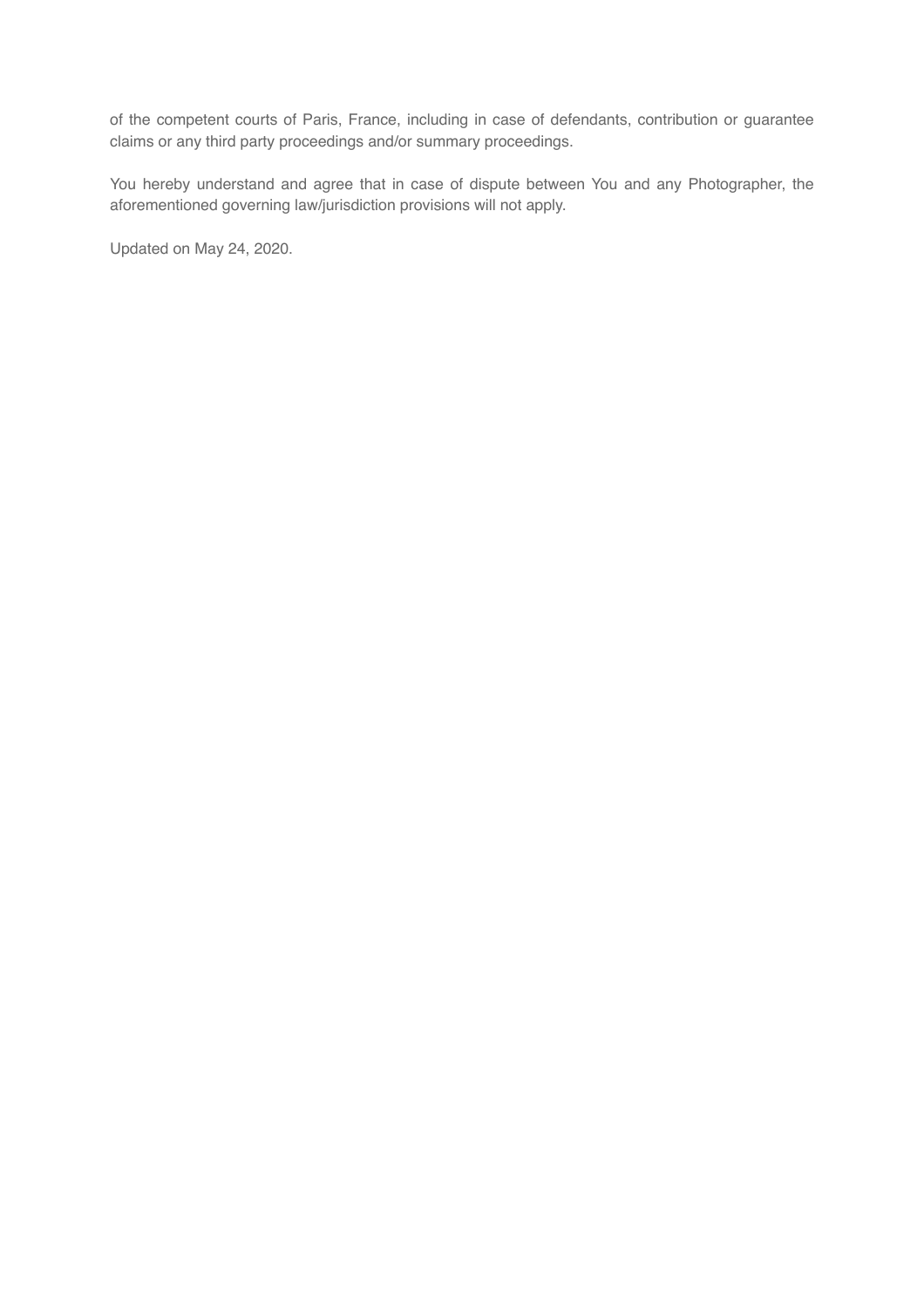### **GENERAL RULES FOR DISSEMINATION OF THE PICTURES**

My-Sessions is a unique integrated worldwide community platform (the "**Platform**") that allows photographers (the "**Photographers**") to make accessible and sell directly to users of the Platform (the "**Users**") with a secure online payment, the photograph(s) or video(s) of Users that Photographers have taken during User's sport session(s) (the "**Pictures**"). The Platform uses a face recognition that provides an intuitive identification of any Pictures taken by Photographers where a User appear during his/her sport session.

The purpose of the information below is to provide the terms relating to the dissemination and the ranking rules of the Pictures on the Platform.

### **1. WHO CAN PUBLISH PICTURES?**

As a registered member of the Platform, and subject to the compliance of the conditions below, any Photographer, professional or not, can upload and publish Pictures on the Platform.

There is no restriction, except to comply with General terms that are applicable to the Platform.

When Photographers upload Pictures, the following information must be provided:

- Date the Pictures were taken
- Spot or location the Pictures were taken (including the country)
- Name of the Photographer
- The pictures price the User will have to pay for the Pictures
- A face picture of the person on the Pictures

Pictures are automatically published immediately upon the clic on the publication button.

Each Photographer acknowledges that it is solely responsible for the content it posts on the Platform. As a result, each Photographer declares and warrants the Pictures complies with the General Terms of the Platform as well as the accuracy of any information relating to the **Pictures** 

The published Pictures will be visible to Users that are members on the Platform through the face recognition tool.

### **2. CAN My-Sessions DELETE PHOTOGRAPHER'S ACCOUNTS AND/OR PICTURES?**

My-Sessions reserves the right, at its sole discretion and without notice, not to publish or withdraw, at any time, any Picture that violates applicable laws, the General Terms or that is potentially harmful, inappropriate or unacceptable to My-Sessions, its members or third parties.

Each Photographer thus refrains from uploading, without being limited:

- Pornographic, obscene, indecent, offensive or inappropriate content;
- Infringing content in the image of a third party;
- False or deceptive content that promotes or promotes illegal, fraudulent or deceptive activities;
- And more generally any content that could infringe the rights of third parties or be harmful to third parties in any way and in any form.

In such case, the Photographer will be informed of the grounds of the non-publication. My-Sessions will investigate and review the Pictures to verify they comply with the acceptance criteria of the Platform.